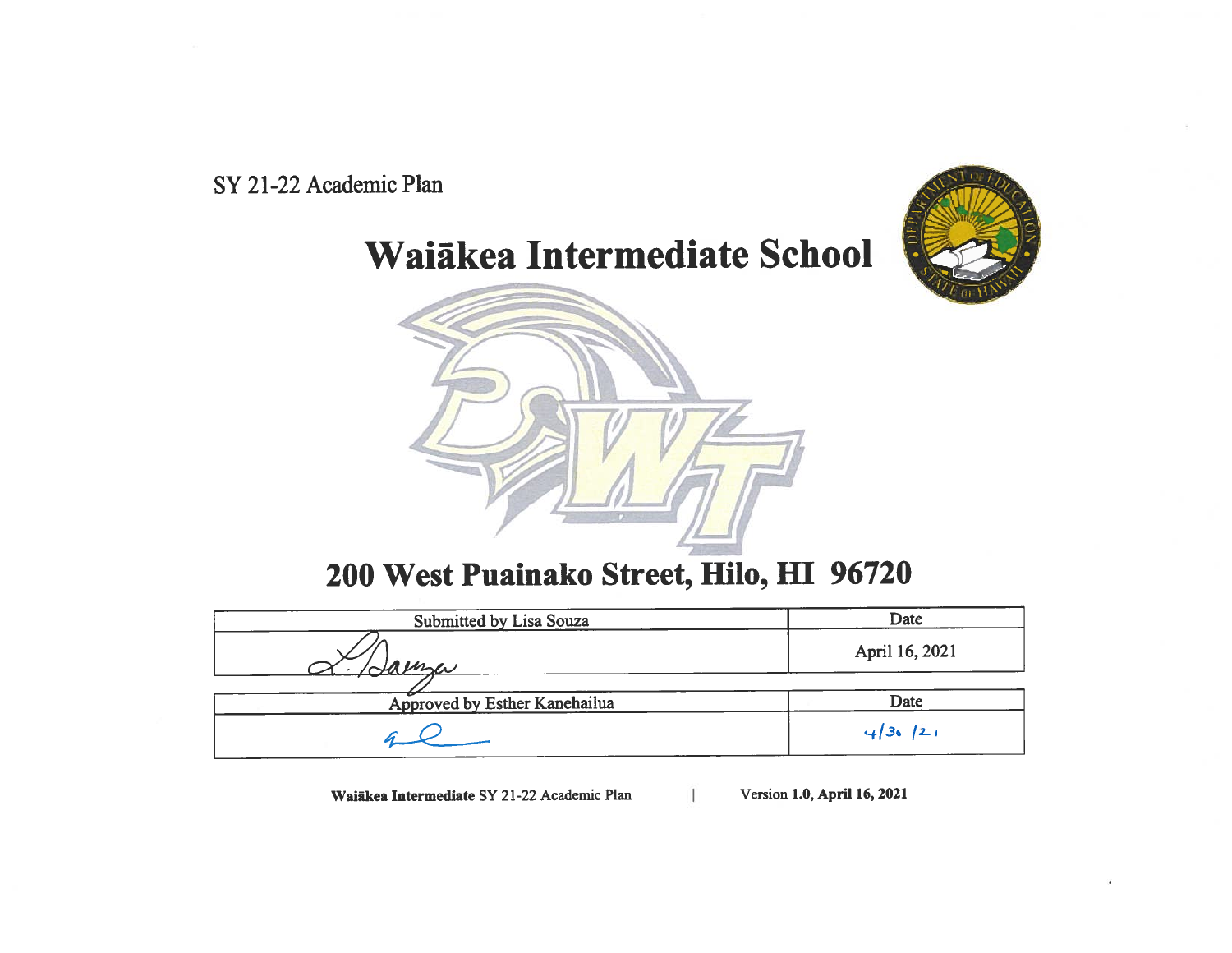| Where are we now?         |                                                                                                                                                                                                                                                   |
|---------------------------|---------------------------------------------------------------------------------------------------------------------------------------------------------------------------------------------------------------------------------------------------|
| Prioritize school's needs | WASC Critical Need Areas: 2015-2016                                                                                                                                                                                                               |
| as identified in one or   | 1. Create a systematic, schoolwide collaborative approach to analyzing and reviewing data from multiple sources so that instruction can                                                                                                           |
| more of the following     | be appropriately tailored to student needs.                                                                                                                                                                                                       |
| needs                     | 2. Ensure that all students receive challenging learning experiences (e.g. DOK 3 and 4) in all content areas through personalized                                                                                                                 |
| assessments:              | instruction and proactive academic and behavioral student supports (RTI Tier 1)                                                                                                                                                                   |
|                           | 3. Develop comprehensive math and literacy skills for every student at every grade level by reviewing curriculum, instructional                                                                                                                   |
| $\bullet$ Comprehensive   | strategies, and assessments and by developing a plan to continue to increase student proficiency rates.                                                                                                                                           |
| <b>Needs Assessment</b>   | 4. Provide and monitor an effective Response to Intervention (RTI) Program that meets the academic needs of students categorized as                                                                                                               |
| (Title I                  | Tier II and III students.                                                                                                                                                                                                                         |
| Schools)                  | 5. Ensure that the Academic Review Team uses processes that are functional, relevant and lead to continuous school improvement                                                                                                                    |
|                           | focused on student success.                                                                                                                                                                                                                       |
| • WASC Self Study         | 6. Create opportunities for public celebration of student and staff accomplishments.                                                                                                                                                              |
| • WASC Category B:        | 7. Continue to build strong communication channels among administrators, staff and students.                                                                                                                                                      |
| <b>Standards Based</b>    |                                                                                                                                                                                                                                                   |
| <b>Student Learning:</b>  | Comprehensive Needs Assessment: 2017-2018, 2018-2019, 2019-2020                                                                                                                                                                                   |
| Curriculum,               | Engage ALL stakeholders in the process of developing a positive School Climate                                                                                                                                                                    |
| instruction               | Prioritize and establish focused professional development opportunities for all teachers and staff in order to provide targeted<br>2.                                                                                                             |
| • WASC Category C:        | instructional practices (especially differentiation at the Tier 1 level) to support student growth and achievement                                                                                                                                |
| <b>Standards Based</b>    | Implement CCSS and high yield strategies with fidelity to address the drop in math and ELA scores<br>3.<br>Establish school wide attendance program that addresses the needs of students with chronic absenteeism and tardies 5. Utilize an<br>4. |
| <b>Student Learning:</b>  | effective Response to Intervention system which addresses tiered levels of academic and behavior supports and services for all students                                                                                                           |
| Instruction               | Implement a data-driven systematic approach to effectively address the achievement gap between high needs versus non-high needs<br>5 <sub>1</sub>                                                                                                 |
| • WASC Category D:        | students, which is increasing longitudinally                                                                                                                                                                                                      |
| <b>Standards Based</b>    | Build Schoolwide capacity and commitment to a powerful gradual release process that embeds consistent reading/literacy practice in<br>6.                                                                                                          |
| <b>Student Learning:</b>  | all classes                                                                                                                                                                                                                                       |
| Assessment and            | 7. Schoolwide structures consistent with expectations for behavior, consequences & differentiation. Build towards schoolwide compliance<br>in upholding expectations for student behavior and differentiation practices.                          |
| Accountability            | Streamlined Academic plan that is clearly communicated, monitored and based upon measurable goals that cultivates a sense of<br>8.                                                                                                                |
| • International           | purpose.                                                                                                                                                                                                                                          |
| Baccalaureate (IB)        |                                                                                                                                                                                                                                                   |
| Authorization             | <b>Comprehensive Needs Assessment: 2020-2021</b>                                                                                                                                                                                                  |
|                           | <b>Critical Need Area #1</b>                                                                                                                                                                                                                      |
| $\bullet$ Other           | A large percentage of students are more than three grade levels behind in reading and math which leads to decreased student achievement                                                                                                           |
|                           | <b>Root/Contributing Causes</b>                                                                                                                                                                                                                   |
|                           | A. Inconsistent <b>Tier 1 intervention</b> and <b>differentiated</b> instructional strategies                                                                                                                                                     |
|                           | B. Lacks a clear <b>Focus on Literacy</b> across all content areas that bridge into the home school connection                                                                                                                                    |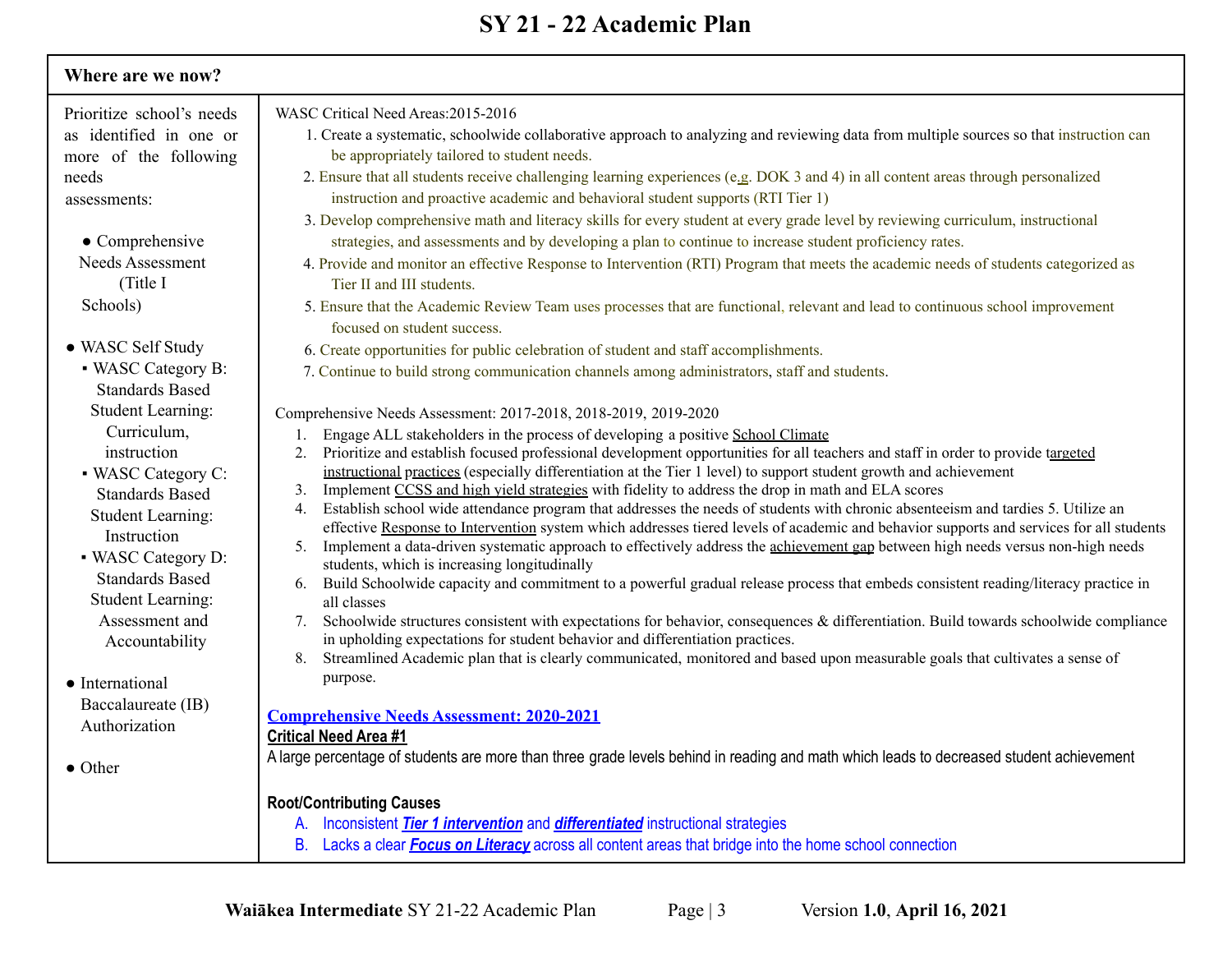| Lacking clear <i>data systems</i> , needs a responsive data system that is easy to use, that the right people get accurate information at the<br>C.<br>right time to intervene and monitor for implementation success<br>D. Faculty lacks a common understanding of <i>evidence based assessment practices and grading</i> |
|----------------------------------------------------------------------------------------------------------------------------------------------------------------------------------------------------------------------------------------------------------------------------------------------------------------------------|
| <b>Critical Need Area #2</b><br>School climate metrics are on the decline. Increased behavior incidences, student responses to "do I feel safe" lower than in previous years and<br>70% of students do not feel connected to adults at the school                                                                          |
| <b>Root/Contributing Causes</b>                                                                                                                                                                                                                                                                                            |
| A. Lacks clearly defined and realistic <i>expectations</i> for staff management of student behavior and differentiation practices                                                                                                                                                                                          |
| B. Schoolwide <b>structures</b> for expectations of behavior, consequences & differentiation are inconsistent, as a result, classroom practices                                                                                                                                                                            |
| lack relevance and meaning for high-needs students.                                                                                                                                                                                                                                                                        |
| Needs strong resources/models/training to support expectations of student behavior and differentiation (behavioral and academic)<br>$\mathbf{C}$ .                                                                                                                                                                         |
| Schoolwide <b>compliance</b> in upholding expectations for student behavior and differentiation practices<br>D.                                                                                                                                                                                                            |
| High-engagement activities that tie into student interests - both within and outside of the classroom are not consistent in all settings<br>Е.                                                                                                                                                                             |
| Current PBIS, SEL and MTSS Tier 2 supports to meet the needs of all students in various sub groups need to be more developed                                                                                                                                                                                               |
| Inconsistent implementation of <i>middle school practices</i>                                                                                                                                                                                                                                                              |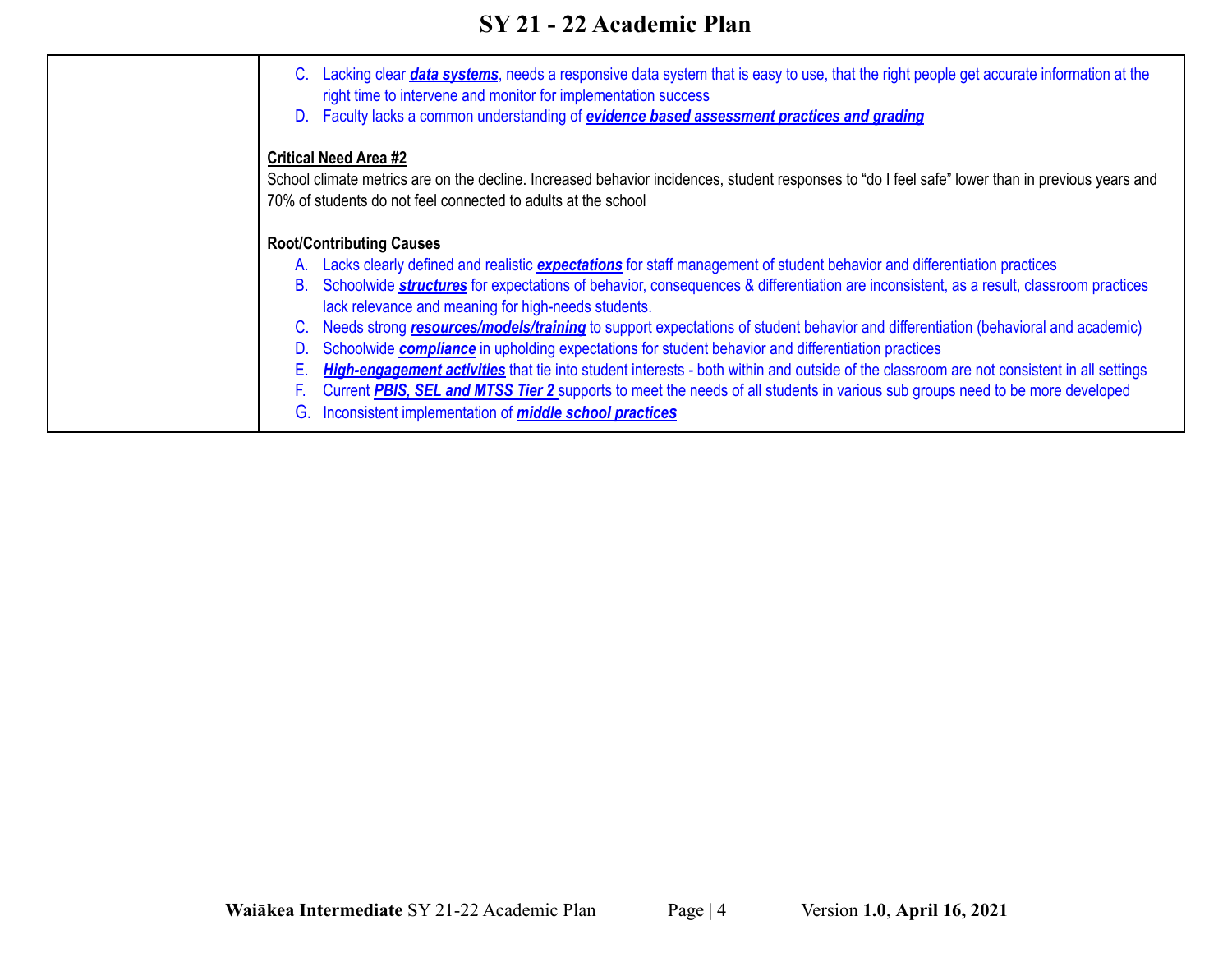| <b>Addressing Equity: Sub Group Identification</b><br>• Special Education Needs - Achievement, chronic absenteeism<br>• Low SES - Achievement, chronic absenteeism<br>• Pacific Islander - Disproportionate % of at-risk students in multiple areas: achievement, attendance,<br>behavior • EnglishLearners -- small subgroup (3% of total population): achievement, attendance                                                                                                                                                                                                                                                                                                                                                                                                                                                                                                                                                                                                                                                                                                                                                                                                                                                                                                                                                                 |
|-------------------------------------------------------------------------------------------------------------------------------------------------------------------------------------------------------------------------------------------------------------------------------------------------------------------------------------------------------------------------------------------------------------------------------------------------------------------------------------------------------------------------------------------------------------------------------------------------------------------------------------------------------------------------------------------------------------------------------------------------------------------------------------------------------------------------------------------------------------------------------------------------------------------------------------------------------------------------------------------------------------------------------------------------------------------------------------------------------------------------------------------------------------------------------------------------------------------------------------------------------------------------------------------------------------------------------------------------|
| In order to address equity, list the targeted sub group(s) and their identified needs. **Specific enabling activities listed in the academic<br>plan should address identified sub group(s) and their needs.<br>· Special Education Needs - Achievement, chronic absenteeism<br>o Increased academic support<br>o Differentiated curriculum at their academic level<br>o Increased academic responsibility<br>• Low SES - Achievement, chronic absenteeism<br>o Increased academic support<br>o Increased parent and family academic opportunities<br>○ Access to life experiences that expand on their prior-knowledge<br>• Pacific Islander - Disproportionate % of at-risk students in multiple areas: achievement, attendance,<br>behavior o Increased academic support<br>o Develop and utilize early warning system<br>o Increased family involvement<br>o Improve academic responsibility<br>o Increase behavior supports for students with multiple referrals<br>• EnglishLearners -- small subgroup (3% of total population): achievement, attendance<br>o Increased academic support<br>o Develop and utilize early warning system<br>o Increased family involvement<br>o Improve academic responsibility<br>o Increase behavior supports for students with multiple referrals<br>○ Differentiated curriculum at their academic level |

| <b>ORGANIZE:</b> Identify your Academic Review Team Accountable Leads. |                                                                           |  |  |  |  |
|------------------------------------------------------------------------|---------------------------------------------------------------------------|--|--|--|--|
| Name and Title of ART Team Accountable Lead                            | Responsible for implementation of the school's strategies and initiatives |  |  |  |  |
| l. Lisa Souza, Principal                                               | 1. Goal 2, 3                                                              |  |  |  |  |
| 2. Sara Podlewski, Vice Principal #1                                   | 2. Goal 3, MTSS                                                           |  |  |  |  |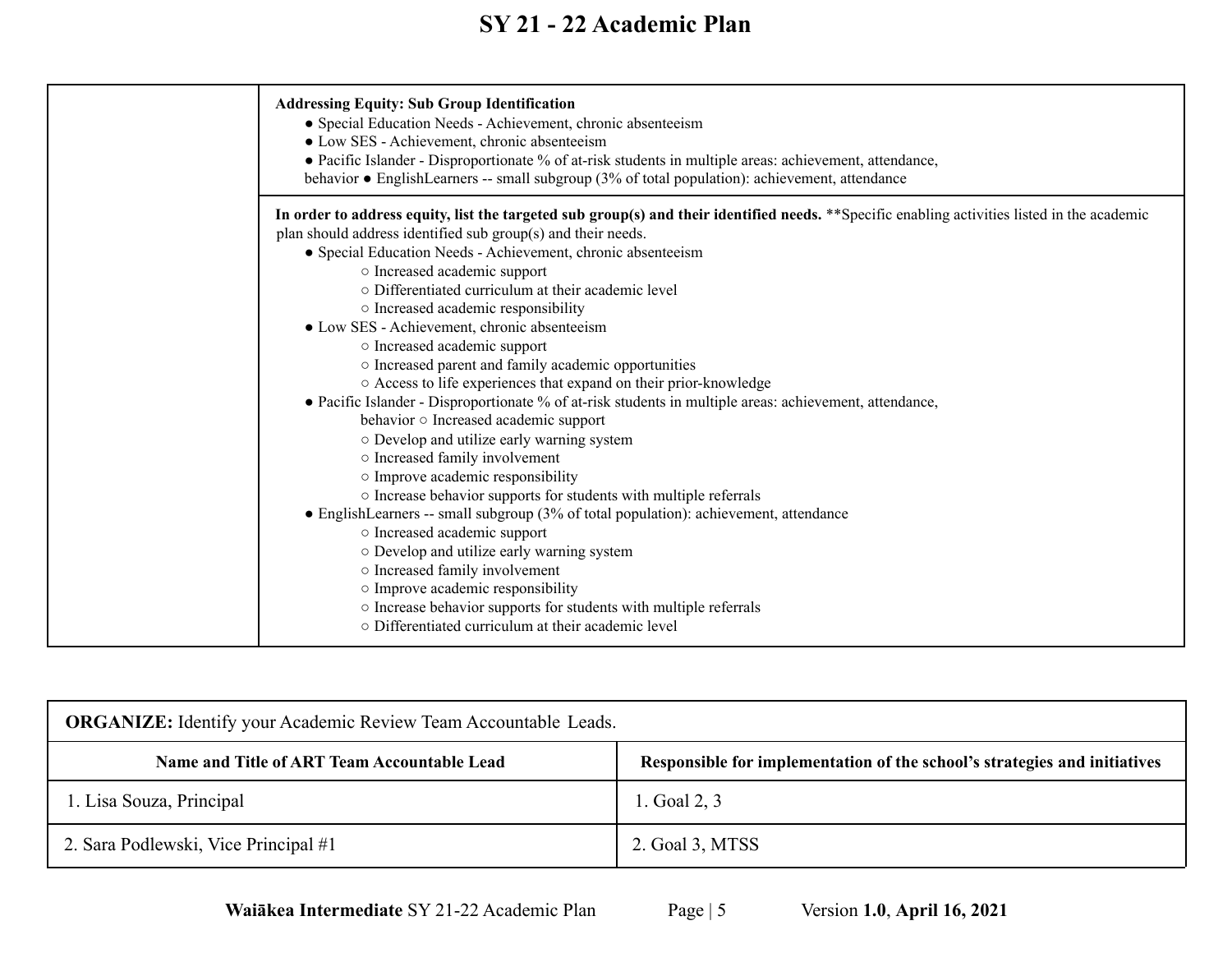| 3. Patrick Jenkins, Vice Principal #2                        | 3. Goal 3, MTSS                                    |
|--------------------------------------------------------------|----------------------------------------------------|
| 4. Jodi Ferriera, Vice Principal #3                          | 4. Goal 3, MTSS                                    |
| 5. Annie Kitamura, Math Department Head                      | 5. Goal 1, Math Department                         |
| 6. Allyson Moore-Kocher, English Department Head             | 6. Goal 1, ELA Department                          |
| 7. Jonathan Peralto, Social Studies Department Head          | 7. Goal 1, Social Studies Department               |
| 8. Harvey Llantero, Science Department Head                  | 8. Goal 1, Science Department                      |
| 9. Nathan Atkins, Elective Department Head                   | 9. Goal 1, Elective Department                     |
| 10. Ryan Moreau, Lisa Mahuna - 6th Grade Level Chair         | 10. Goal 2, MTSS                                   |
| 11. Kristen Miyazono, Grant Kozohara - 7th Grade Level Chair | 11. Goal 2, MTSS                                   |
| 12. Arlene Cabalce, Wendy Wells - 8th Grade Level Chair      | 12. Goal 2, MTSS                                   |
| 13. Fran French - School-wide Coordinator                    | 13. Goal 2, Goal 3                                 |
| 14. Lori Sakata - Technology Coordinator                     | 14. Goal 3                                         |
| 15. Sara Nagata - PBIS Resource Teacher                      | 15. Goal 3                                         |
| 16. Heather Colbert - Counseling Department Head             | 16. Goal 1, Counseling Department                  |
| 17. Alec Richardson - SPED Department Head                   | 17. Goal 1, SPED Department, Goal 2 - SDI training |
| 18. Alec Richardson - SSC                                    | 18. Goal 3, MTSS                                   |
| 19. Randall Kaya - Registrar                                 | 19. Goal 3                                         |
| 20. Jill Kubojiri - SAC                                      | 20. Goal 3                                         |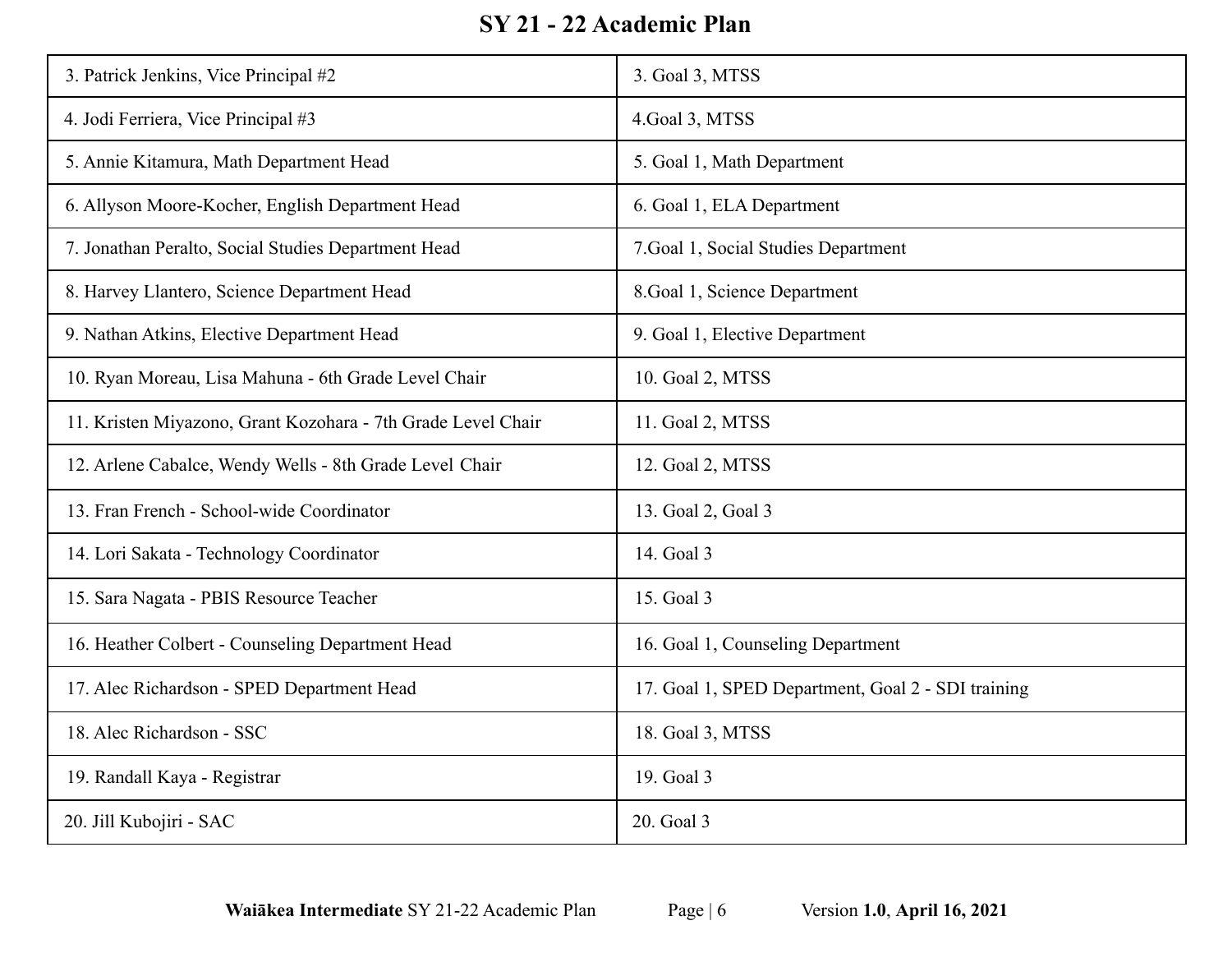Goal 1: Student Success. All students demonstrate they are on a path toward success in college, career and citizenship. □ *Objective 1: Empowered - All students are empowered in their learning to set and achieve their aspirations for the future.* ☐ *Objective 2: Whole Child -* All students are safe, healthy, and supported in school, so that they can engage fully in high-quality educational opportunities.

□Objective 3: Well Rounded - All students are offered and engage in rigorous, well rounded education so that students are prepared to be successful in their post-high school goals.

□Objective 4: Prepared and Resilient - All students transition successfully throughout their educational experiences.

|                      | <b>Outcome:</b> By the end of the 2021-2022 school year:                                                                                                                                                                                                                                                                                                                                                                                                                                                                                                                                                                              | <b>Rationale:</b>                   |
|----------------------|---------------------------------------------------------------------------------------------------------------------------------------------------------------------------------------------------------------------------------------------------------------------------------------------------------------------------------------------------------------------------------------------------------------------------------------------------------------------------------------------------------------------------------------------------------------------------------------------------------------------------------------|-------------------------------------|
|                      | Improve student achievement and reduce the gap through differentiation.<br>a. By SY 21-22 ELA SBA proficiency will increase to 55%, Math SBA will increase to 45%, and HSA science proficiency will increase to 41%.<br>$\mathbf{b}$ .<br>Scores will reflect increases in student proficiency as a result of improving instructional practices in all classrooms through the implementation of instructional practices<br>targeted at reducing the gap: STAR framework, gradual release process, high yield instructional strategies focus on Visible Learning, AVID, thinking maps and<br>consistent reading and literacy practices | Embedded in<br><b>Desired Needs</b> |
| 2.<br>3.<br>4.<br>5. | Increased support for IDEA subgroup in the inclusion setting.<br>All teachers will make consistent use of the gradual release instructional model in all classes/lessons.<br>All teachers will embed consistent reading/literacy practices in all classes.<br>All teachers will utilize the STAR framework in their lessons daily.                                                                                                                                                                                                                                                                                                    |                                     |
|                      |                                                                                                                                                                                                                                                                                                                                                                                                                                                                                                                                                                                                                                       |                                     |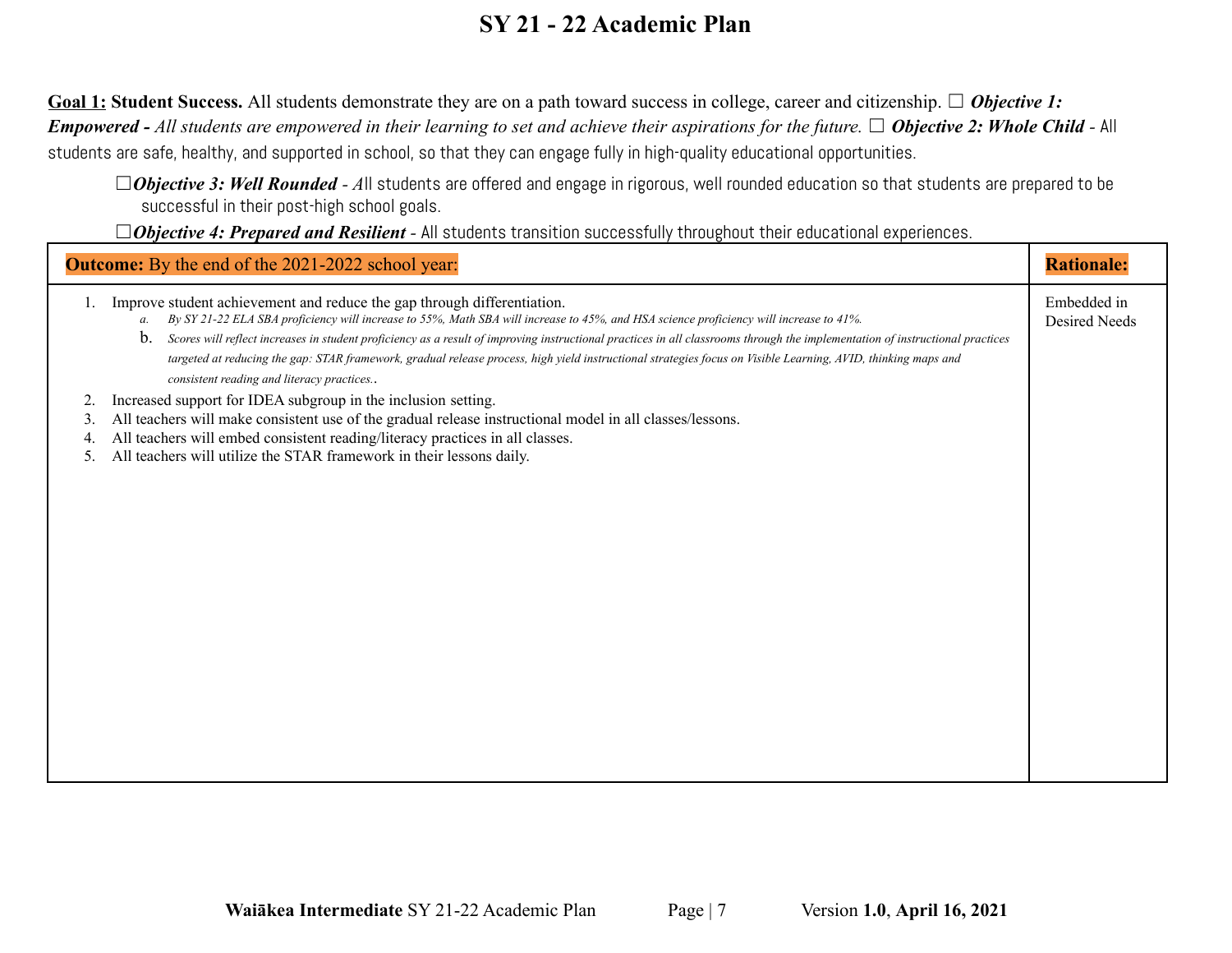| <b>Planning</b>                                                                                                                                                                                                                                                                                                                                                                                                       |                                                                                                                                                                                                                                                                                                                                                                                                                                                                                                                                                                                                                                                                                                                                                                                                                                                                                                                                                                                                                                                                                                                                                                                                                                              |                          |                                                                              | <b>Funding</b>                                                                                                 | <b>Interim Measures of Progress</b>                                                                                                                                                                                                                                                                                                         |
|-----------------------------------------------------------------------------------------------------------------------------------------------------------------------------------------------------------------------------------------------------------------------------------------------------------------------------------------------------------------------------------------------------------------------|----------------------------------------------------------------------------------------------------------------------------------------------------------------------------------------------------------------------------------------------------------------------------------------------------------------------------------------------------------------------------------------------------------------------------------------------------------------------------------------------------------------------------------------------------------------------------------------------------------------------------------------------------------------------------------------------------------------------------------------------------------------------------------------------------------------------------------------------------------------------------------------------------------------------------------------------------------------------------------------------------------------------------------------------------------------------------------------------------------------------------------------------------------------------------------------------------------------------------------------------|--------------------------|------------------------------------------------------------------------------|----------------------------------------------------------------------------------------------------------------|---------------------------------------------------------------------------------------------------------------------------------------------------------------------------------------------------------------------------------------------------------------------------------------------------------------------------------------------|
| <b>Desired Outcome</b>                                                                                                                                                                                                                                                                                                                                                                                                | <b>Enabling Activities</b><br>(Indicate year(s) of implementation<br><i>in next column)</i>                                                                                                                                                                                                                                                                                                                                                                                                                                                                                                                                                                                                                                                                                                                                                                                                                                                                                                                                                                                                                                                                                                                                                  | <b>ART</b><br>Lead $(s)$ | <b>Promise</b><br>Alignment:                                                 | Source of<br><b>Funds</b>                                                                                      | Define the relevant data<br>used to regularly assess<br>and monitor progress                                                                                                                                                                                                                                                                |
| Math<br><b>Annual Goal #1</b><br>By end of SY<br>2021-2022, the<br>achievement gap<br>rate between<br>proficiency of<br>students in the High<br>Needs group<br>compared to the<br>Non-High-Needs<br>group will decrease<br>from $32\%$ to $30\%$ as<br>calculated on the<br>Strive Hi Index.<br>Rationale: To be able<br>to show growth in<br>student mathematical<br>skills in preparation<br>for algebra readiness. | <b>Enabling Activities: (SW 6)</b><br>All teachers will engage in the following<br>Consistent use of the gradual release process in all daily<br>A.<br>lessons<br>Consistent use of BERC STAR framework strategies<br>В.<br>C.<br><b>AVID Strategies</b><br>Utilize i-Ready Diagnostic Assessments to guide instruction<br>D.<br>Will collaborate to design differentiated instruction, share<br>Е.<br>effective instructional strategies, and analyze student work.<br>Math Workshop is provided to include general education and<br>F.<br>students in High Needs subgroups that perform two or more<br>grades below grade level.<br>Continue to utilize a blended instructional environment that<br>G.<br>incorporates online and offline learning experiences.<br>100% of GenEd and WS Math Teachers will work<br>H.<br>collaboratively with their SPED co teachers and grade<br>counselors to identify and monitor ELL, SPED<br>a.<br>(SLD), 504 and at risk students<br>Teacher-assigned I-Ready lessons.<br>1.<br>Ready Classroom Math as a common curriculum.<br>J.<br>K.<br>Collaborate about curriculum, instruction and assessments as<br>it aligns to Math CCSS.<br>Plan and align targeted standards, instruction and assessment | <b>Math DH</b>           | Hawaii<br><b>Equity</b><br>School<br>Design<br>Empowerm<br>ent<br>Innovation | <b>WSF</b><br><b>Title I</b><br>Title II<br>Title III<br><b>IDEA</b><br>Homeless<br><b>CTE</b><br>Other<br>N/A | Curriculum Maps updated<br>(quarterly)<br>Collaboration day goals &<br>supporting documents (quarterly)<br>Professional development goals &<br>supporting documents (annually)<br>Learning Walk Data 3xs a year<br>i-Ready data 3xs a year<br>SBA score reports<br>PLC generated student work<br>(quarterly)<br>IAB/focused semester blocks |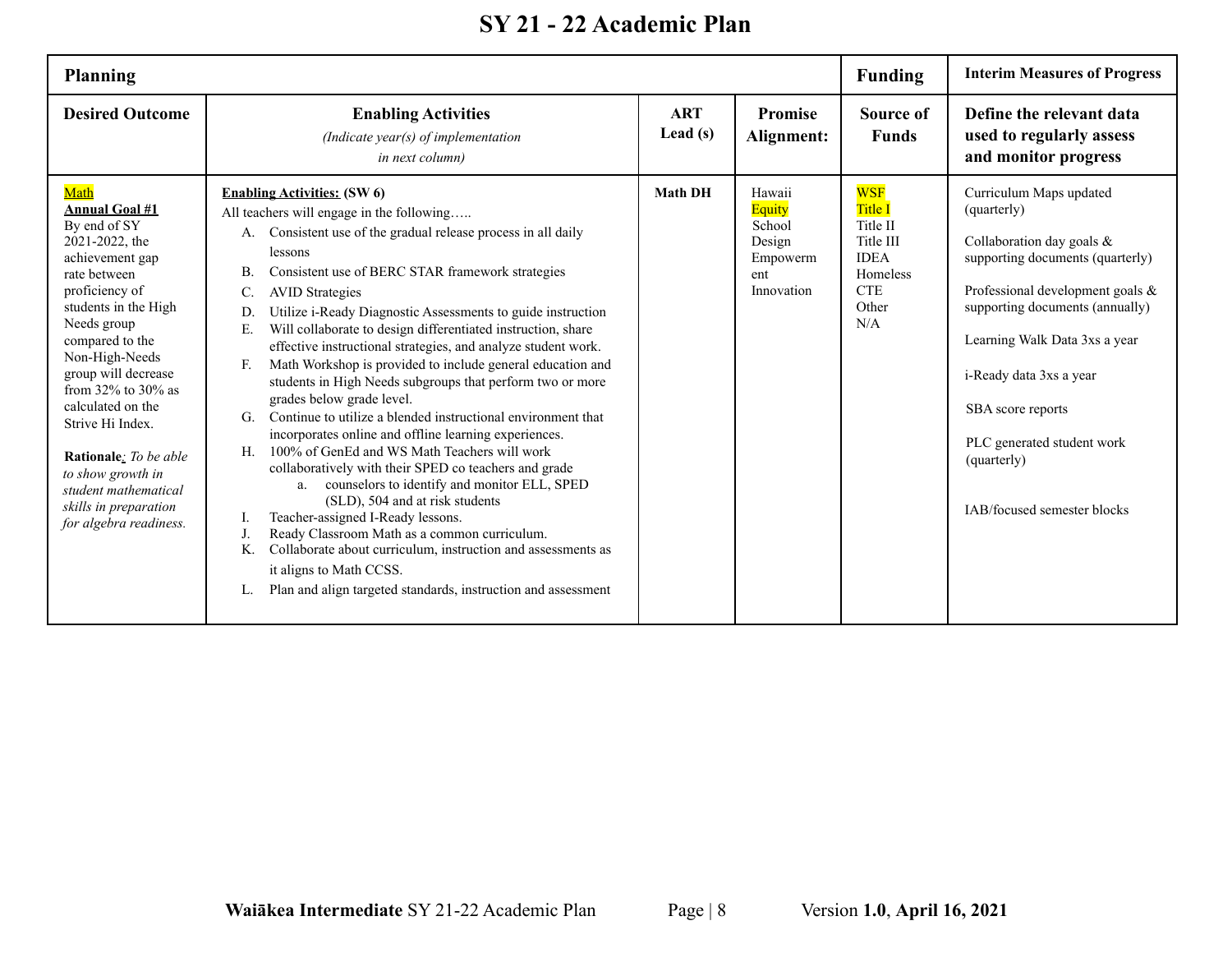| Math<br><b>Annual Goal #2</b><br>All students will<br>show growth in math<br>calculations fluency.<br>Rationale: To be able<br>to engage in critical<br>thinking and<br>problem students<br>need to have a<br>mastery of basic<br>arithmetic skills and<br>concepts.                                                                                       | <b>Enabling Activities: (SW 5)</b><br>All teachers will engage in the following<br>A. Utilize i-Ready Ready Classroom Math (RCM)<br>curriculum<br>Utilize i-Ready teacher assigned and my path lessons<br>В.<br>Utilize skill builder activities<br>C.<br>Math 180 for targeted intervention in MWS<br>D.<br>classes E. SBA ICA and IAB data<br>Application of arithmetic and basic concepts to<br>Е.<br>real-world problems<br>Small group instruction<br>F. | Hawaii<br>Equity<br>School<br>Design<br>Empowerm<br>ent<br>Innovation | <b>WSF</b><br><b>Title I</b><br>Title II<br>Title III<br><b>IDEA</b><br>Homeless<br><b>CTE</b><br>Other<br>N/A |  |
|------------------------------------------------------------------------------------------------------------------------------------------------------------------------------------------------------------------------------------------------------------------------------------------------------------------------------------------------------------|---------------------------------------------------------------------------------------------------------------------------------------------------------------------------------------------------------------------------------------------------------------------------------------------------------------------------------------------------------------------------------------------------------------------------------------------------------------|-----------------------------------------------------------------------|----------------------------------------------------------------------------------------------------------------|--|
| Math<br><b>Annual Goal #3</b><br>All students will<br>show growth in their<br>problem solving<br>skills to solve real<br>world problems at<br>grade level.<br>Rationale: To be able<br>to think critically,<br>work collaboratively,<br>and<br>apply appropriate<br>mathematical<br>strategies to solve<br>problems<br>involving real world<br>situations. | <b>Enabling Activities:</b> (SW 6)<br>All teachers will engage in the following<br><b>Utilize Thinking Maps</b><br>A.<br>Use of school wide literacy strategy<br><b>B</b> .<br>Consistent use of the problem solving strategy protocol<br>C.<br>Exposure to higher level/quality (DOK) questions that<br>D.<br>require open-ended questions<br>Word walls<br>E.                                                                                               | Hawaii<br>Equity<br>School<br>Design<br>Empowerm<br>ent<br>Innovation | <b>WSF</b><br><b>Title I</b><br>Title II<br>Title III<br><b>IDEA</b><br>Homeless<br><b>CTE</b><br>Other<br>N/A |  |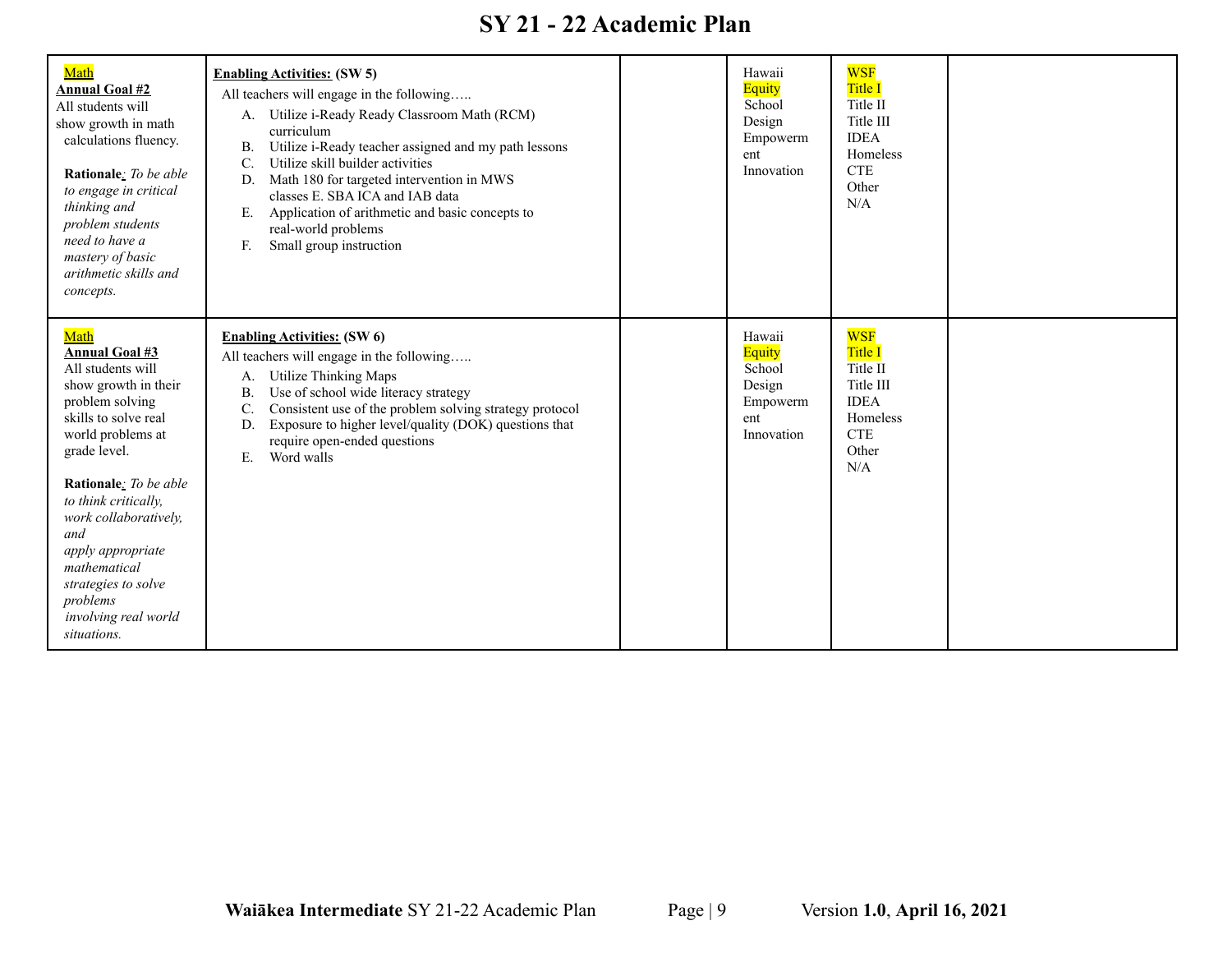| <b>ELA</b><br>Goal $#1$ : All<br>students will show<br>growth in<br>reading comprehension.<br><b>Rationale: Many</b><br>students arrive at<br>WIS reading below<br>proficiency. In order<br>for them to succeed<br>in the future, it is<br>imperative that they<br>improve their<br>reading fluency and<br>comprehension. | <b>Enabling Activities: (SW 5)</b><br>All teachers will engage in the following<br><b>Instructional Strategies</b><br>Consistent use of the gradual release process in all<br>А.<br>daily lessons<br>Consistent use of BERC STAR framework<br>B.<br>strategies C. Thinking Maps<br><b>AVID Strategies</b><br>C.<br>Use of a school wide literacy strategy.<br>D.<br>Will collaborate to design differentiated instruction, share<br>Е.<br>effective instructional strategies, and analyze student work.<br><b>Curricular Strategies</b><br>F.<br>Vocabulary Cards/Word Walls<br>Exposure to higher level/quality (DOK) questions that<br>G.<br>require open ended questions.<br>Teacher-assigned I-Ready lessons.<br>Н.<br>Analysis based on literal (plot, character, setting),<br>to figurative (metaphor, symbolism, etc.), to<br>thematic.<br>Voice and choice in reading material in their zone<br>J.<br>of proximal development relative to their reading<br>level<br>Use of Newsela incorporating Lexile flexibility<br>Κ.<br>option<br>Preview text before reading<br>L.<br>Critical reading practices<br>M. | <b>ELADH</b> | Hawaii<br><b>Equity</b><br>School<br>Design<br>Empowerm<br>ent<br>Innovation | <b>WSF</b><br><b>Title I</b><br>Title II<br>Title III<br><b>IDEA</b><br>Homeless<br><b>CTE</b><br>Other<br>N/A | Curriculum Maps updated<br>(quarterly)<br>Collaboration day goals &<br>supporting documents (quarterly)<br>Professional development goals &<br>supporting documents (annually)<br>Learning Walk Data 3xs a year<br>i-Ready data 3xs a year<br>SBA score reports<br>PLC generated student work<br>(quarterly)<br>Survey of Consistent Use of<br>Literacy Instructional Strategy<br>(semester) |
|---------------------------------------------------------------------------------------------------------------------------------------------------------------------------------------------------------------------------------------------------------------------------------------------------------------------------|----------------------------------------------------------------------------------------------------------------------------------------------------------------------------------------------------------------------------------------------------------------------------------------------------------------------------------------------------------------------------------------------------------------------------------------------------------------------------------------------------------------------------------------------------------------------------------------------------------------------------------------------------------------------------------------------------------------------------------------------------------------------------------------------------------------------------------------------------------------------------------------------------------------------------------------------------------------------------------------------------------------------------------------------------------------------------------------------------------------------|--------------|------------------------------------------------------------------------------|----------------------------------------------------------------------------------------------------------------|----------------------------------------------------------------------------------------------------------------------------------------------------------------------------------------------------------------------------------------------------------------------------------------------------------------------------------------------------------------------------------------------|
|---------------------------------------------------------------------------------------------------------------------------------------------------------------------------------------------------------------------------------------------------------------------------------------------------------------------------|----------------------------------------------------------------------------------------------------------------------------------------------------------------------------------------------------------------------------------------------------------------------------------------------------------------------------------------------------------------------------------------------------------------------------------------------------------------------------------------------------------------------------------------------------------------------------------------------------------------------------------------------------------------------------------------------------------------------------------------------------------------------------------------------------------------------------------------------------------------------------------------------------------------------------------------------------------------------------------------------------------------------------------------------------------------------------------------------------------------------|--------------|------------------------------------------------------------------------------|----------------------------------------------------------------------------------------------------------------|----------------------------------------------------------------------------------------------------------------------------------------------------------------------------------------------------------------------------------------------------------------------------------------------------------------------------------------------------------------------------------------------|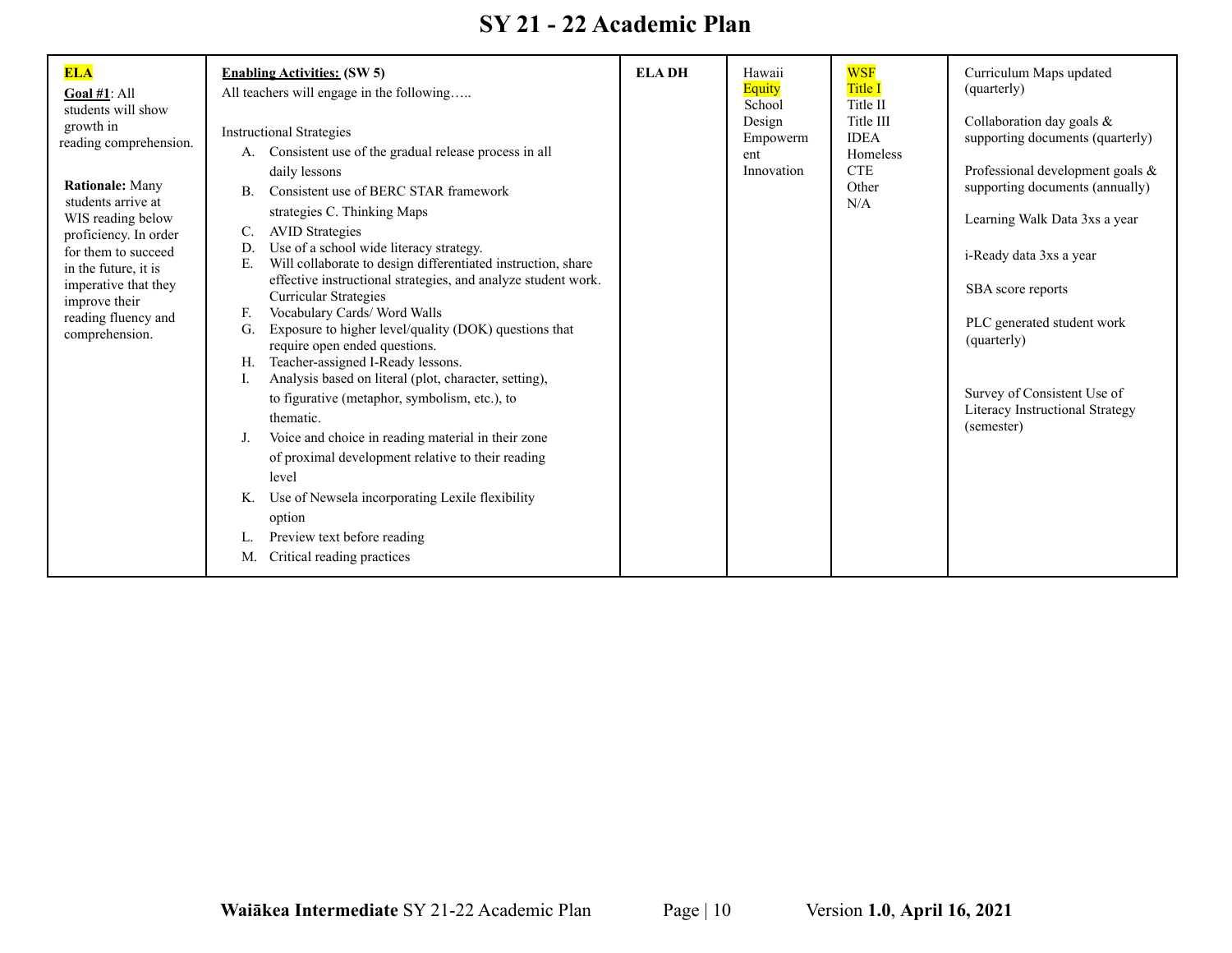| Goal $#2$ : All<br>students will show<br>growth in<br>formal writing<br><b>Rationale:</b> Students<br>need to be able to<br>express themselves in<br>written form in a<br>variety of writing<br>genres and transfer<br>their thought process<br>to written form in a<br>coherent manner to<br>advocate for<br>themselves in society. | <b>Enabling Activities: (SW 5)</b><br>All teachers will engage in the following<br><b>Instructional Strategies</b><br>Consistent use of the gradual release process in all<br>А.<br>daily lessons<br>Consistent use of BERC STAR framework<br>В.<br>strategies and Thinking Maps<br><b>AVID</b> Strategies<br>C.<br>Use of a school wide literacy strategy<br>D.<br>Curricular Strategies<br>A. Pre and Post Unit Writing Tasks<br>B. Persuasive Language<br>C. Passive vs. Active Voice<br>D. Rhetorical Devices<br>E. ELA Conventions<br>F. Writing standards over the ?<br>G. Vocabulary Cards/ Word Walls<br>H. Thinking Maps, Signal Words, and Sentence<br>Starters I. Use of SBA Rubrics for Writing Assessment<br>J. ABA/Airways Reporting/digital library training<br>K. RACE school-wide writing strategy<br>L. Claim/Evidence/Reasoning connection<br>M. Work on elaboration when citing evidence (paraphrase<br>in your own words)<br>N. Paraphrasing vs explaining evidence. |  |  |  | Pre and Post Writing Unit Data<br>(Quarterly)<br>SBA IAB/focused semester<br>blocks (Semester) |
|--------------------------------------------------------------------------------------------------------------------------------------------------------------------------------------------------------------------------------------------------------------------------------------------------------------------------------------|-------------------------------------------------------------------------------------------------------------------------------------------------------------------------------------------------------------------------------------------------------------------------------------------------------------------------------------------------------------------------------------------------------------------------------------------------------------------------------------------------------------------------------------------------------------------------------------------------------------------------------------------------------------------------------------------------------------------------------------------------------------------------------------------------------------------------------------------------------------------------------------------------------------------------------------------------------------------------------------------|--|--|--|------------------------------------------------------------------------------------------------|
|--------------------------------------------------------------------------------------------------------------------------------------------------------------------------------------------------------------------------------------------------------------------------------------------------------------------------------------|-------------------------------------------------------------------------------------------------------------------------------------------------------------------------------------------------------------------------------------------------------------------------------------------------------------------------------------------------------------------------------------------------------------------------------------------------------------------------------------------------------------------------------------------------------------------------------------------------------------------------------------------------------------------------------------------------------------------------------------------------------------------------------------------------------------------------------------------------------------------------------------------------------------------------------------------------------------------------------------------|--|--|--|------------------------------------------------------------------------------------------------|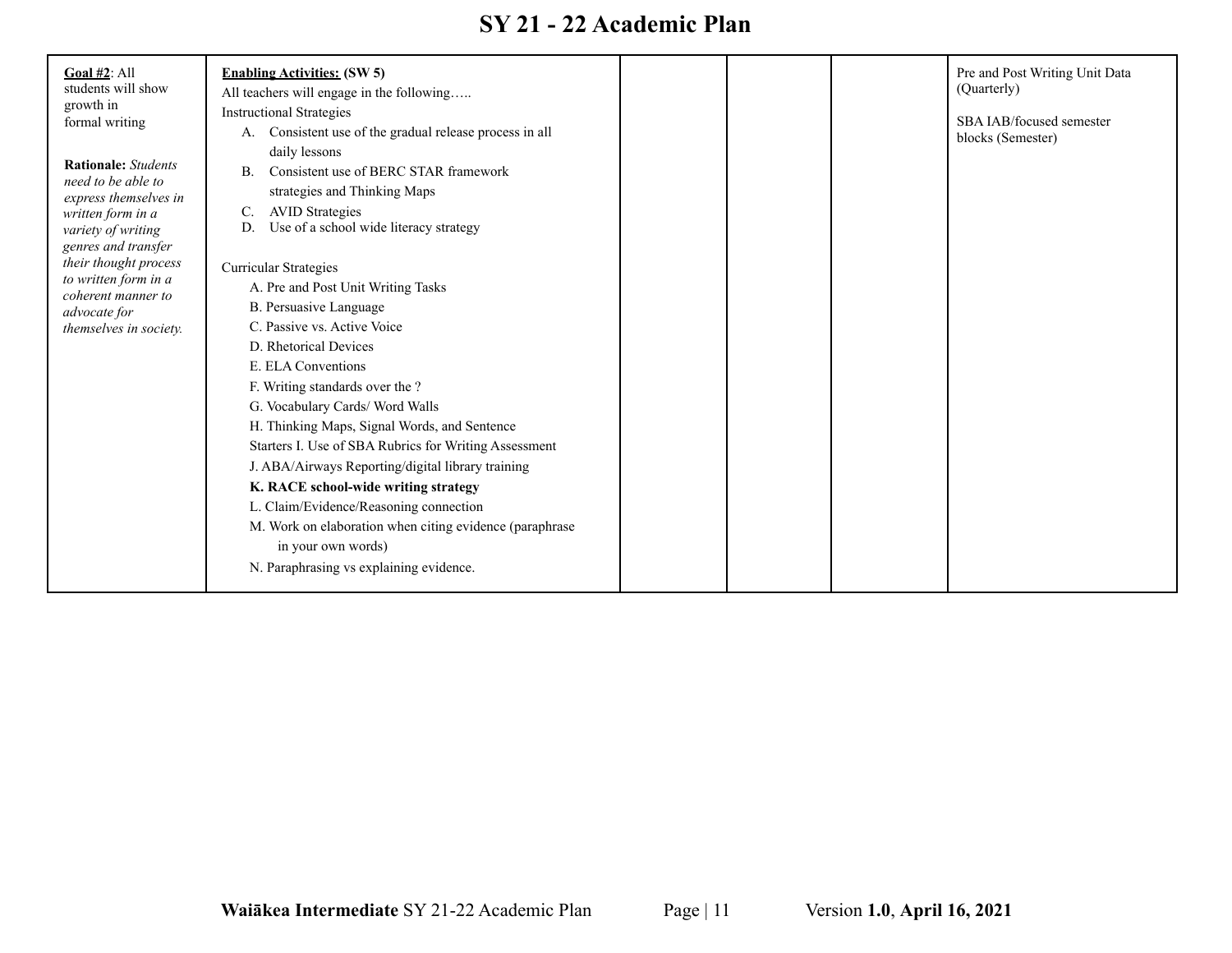| <b>Science</b><br>Goal $#1$ :<br>Increase achievement<br>in HSA Summative<br>Science Assessment<br><b>Rationale: NGSS</b><br>standards require<br>students to be<br>familiarized with<br>content across<br>disciples and<br>focus towards<br>science literacy.                                  | <b>Enabling Activities: (SW 5)</b><br>All teachers will engage in the following<br>A. Utilize practice tests, interim block assessments that<br>align and support the summative assessment.<br>Utilize data from interim assessments to adjust<br>В.<br>instruction and pace.<br>Expose students into multi-disciplinary content of their<br>C.<br>grade level content area. *TCI Curriculum and<br>interactive lab kits<br>Expose students to the HSA Testlet to ensure students<br>D.<br>are familiar with the testing format and content.<br>Will collaborate to design differentiated instruction, share<br>Е.<br>effective instructional strategies, and analyze student<br>work. | <b>Science DH</b> | Hawaii<br>Equity<br>School<br>Design<br>Empowerm<br>ent<br><b>Innovation</b> | <b>WSF</b><br><b>Title I</b><br>Title II<br>Title III<br><b>IDEA</b><br>Homeless<br><b>CTE</b><br>Other<br>N/A | Students will show better<br>explanations of phenomena based<br>on more than one science content<br>area in PLC generated Student<br>Work (Quarterly)<br>SBA IAB/focused semester<br>blocks (Semester)                                                                         |
|-------------------------------------------------------------------------------------------------------------------------------------------------------------------------------------------------------------------------------------------------------------------------------------------------|----------------------------------------------------------------------------------------------------------------------------------------------------------------------------------------------------------------------------------------------------------------------------------------------------------------------------------------------------------------------------------------------------------------------------------------------------------------------------------------------------------------------------------------------------------------------------------------------------------------------------------------------------------------------------------------|-------------------|------------------------------------------------------------------------------|----------------------------------------------------------------------------------------------------------------|--------------------------------------------------------------------------------------------------------------------------------------------------------------------------------------------------------------------------------------------------------------------------------|
| <b>Science</b><br>Goal #2: Students<br>will be able to apply<br>scientific literacy<br>skills such as<br>interpreting<br>models, reading<br>graphs/tables, and<br>technical<br>reading/writing<br>skills unto real<br>world<br>examples (phenomenon)<br><b>Rationale:</b> The<br>NGSS Standards | <b>Enabling Activities: (SW 6)</b><br>All teachers will engage in the following<br>A. hands-on activities, technical reading, and use of tables<br>and graphs in labs.<br>B. Use phenomena to engage and explain scientific<br>concepts C. Embed consistent reading/literacy practices in<br>all classes, like Claim Evidence Reasoning, CRE<br>D. Make consistent use of the gradual release<br>instructional model in all classes/lessons.<br>E. Utilize the STAR framework in lessons daily                                                                                                                                                                                         | <b>Science DH</b> | Hawaii<br>Equity<br>School<br>Design<br>Empowerm<br>ent<br><b>Innovation</b> | <b>WSF</b><br>Title I<br>Title II<br>Title III<br><b>IDEA</b><br>Homeless<br><b>CTE</b><br>Other<br>N/A        | Students will show improvement<br>in their technical reading and<br>writing skills through the use of<br>CER and lab writing to explain<br>natural<br>phenomena.<br>Students will show<br>improvements in their skill for<br>information extraction from<br>tables and graphs. |
| require<br>students to be able<br>to read technical<br>writing and<br>mathematical<br>representations in<br>order to learn<br>scientific<br>concepts.                                                                                                                                           |                                                                                                                                                                                                                                                                                                                                                                                                                                                                                                                                                                                                                                                                                        |                   |                                                                              |                                                                                                                |                                                                                                                                                                                                                                                                                |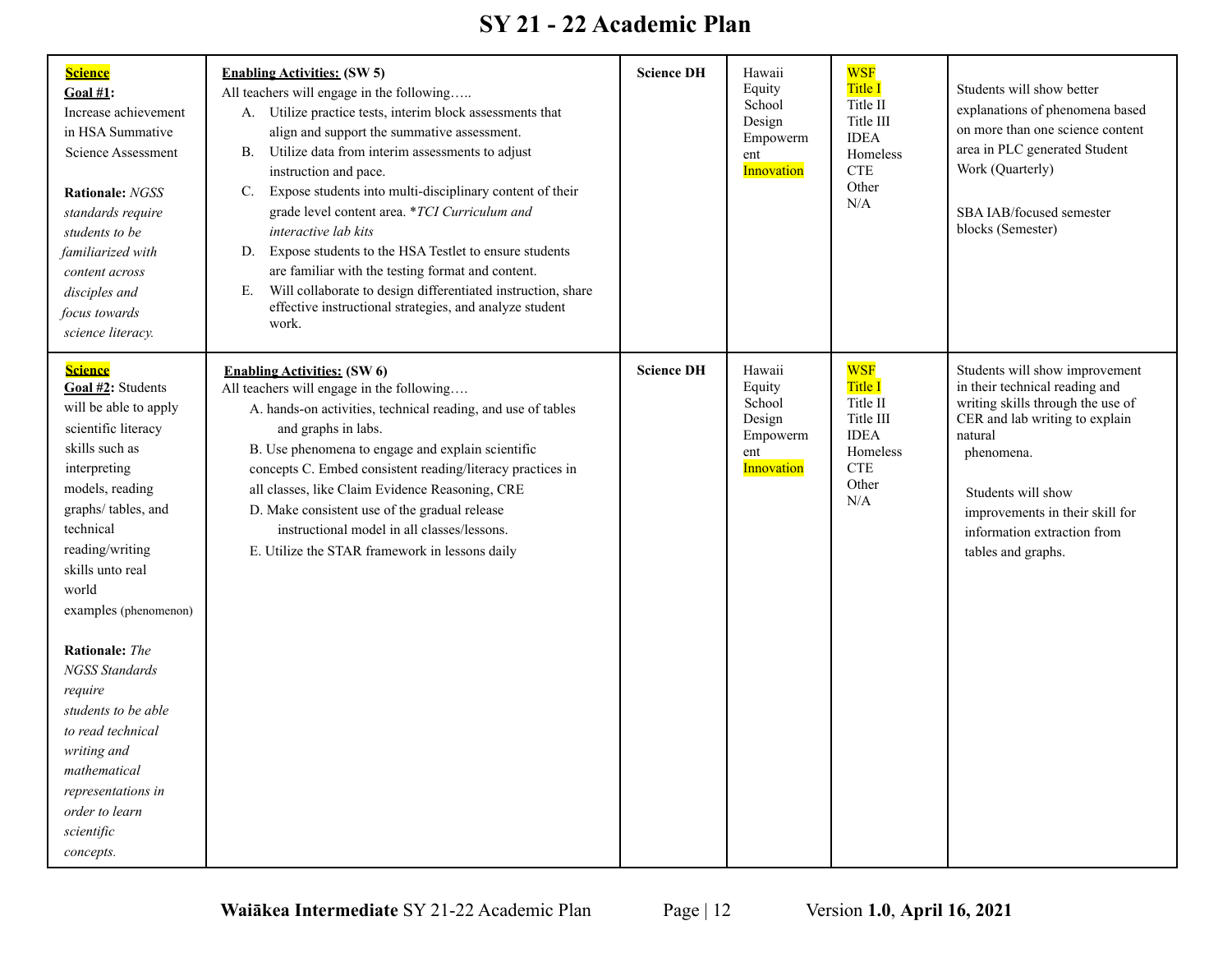| <b>Science</b><br>Goal #3: Students<br>will plan and analyze<br>data for scientific<br>investigation that<br>answers real world<br>research questions<br><b>Rationale:</b> Students<br>need to have the skills<br>to learn and apply the<br>relationship between<br>scientific<br>investigations and<br>real-world problem<br>solving skills.                                                                                                                                                                                                                     | <b>Enabling Activities: (SW6)</b><br>All teachers will engage in the following<br>A. Learn how to properly set up data tables and graphs<br>utilizing CER.<br>B. Learn how to properly analyze data.<br>C. Labs<br>D. TCI Labs                                                                                                                                                                                                                                                                                                                                                                                                                                                                                                                                                                                                                                                                                                                                                                                                                                                                                                                                                                                                                                                                                                                                        | <b>Science DH</b>           | Hawaii<br>Equity<br>School<br>Design<br>Empowerm<br>ent<br>Innovation | <b>WSF</b><br><b>Title I</b><br>Title II<br>Title III<br><b>IDEA</b><br>Homeless<br><b>CTE</b><br>Other<br>N/A | All students will show<br>improvements in their ability to<br>set up data tables and graphs and<br>to analyze that data. Pre-test and<br>Post-tests will be used.<br>(Quarterly)                                                                                                                                                                                                                  |
|-------------------------------------------------------------------------------------------------------------------------------------------------------------------------------------------------------------------------------------------------------------------------------------------------------------------------------------------------------------------------------------------------------------------------------------------------------------------------------------------------------------------------------------------------------------------|-----------------------------------------------------------------------------------------------------------------------------------------------------------------------------------------------------------------------------------------------------------------------------------------------------------------------------------------------------------------------------------------------------------------------------------------------------------------------------------------------------------------------------------------------------------------------------------------------------------------------------------------------------------------------------------------------------------------------------------------------------------------------------------------------------------------------------------------------------------------------------------------------------------------------------------------------------------------------------------------------------------------------------------------------------------------------------------------------------------------------------------------------------------------------------------------------------------------------------------------------------------------------------------------------------------------------------------------------------------------------|-----------------------------|-----------------------------------------------------------------------|----------------------------------------------------------------------------------------------------------------|---------------------------------------------------------------------------------------------------------------------------------------------------------------------------------------------------------------------------------------------------------------------------------------------------------------------------------------------------------------------------------------------------|
| <b>Social Studies Dept.</b><br><b>Goal #1:</b><br>Students will show<br>growth in critical<br>reading skills to help<br>them better understand<br>historical text, primary<br>sources, and current<br>issues.<br>Rationale:<br>Comprehending<br>informational text is<br>foundational to<br>academic success. The<br>ability to identify explicit<br>information and make<br>inferences from text are<br>vital skills. Majority of<br>our students are reading<br>below grade level and<br>struggle to comprehend<br>historical nonfiction<br>texts and concepts. | <b>Enabling Activities: (SW 5)</b><br>All teachers will engage in the following<br>A. Text-based questions<br>Close reading strategies (ie, Using anchor Questions with<br><b>B.</b><br>"signposts" for Contrasts & Contradiction as detailed in<br>"Nonfiction Notice & Note: Strategies for Close Reading"<br>by Kylene Beers and Robert Propst, Heinemann, 2013.)<br>pull text-based information to Graphic organizers/Thinking<br>$C_{\cdot}$<br>Maps (modeling of text)<br>verbal processing (Pair-Share) of text chunks<br>D.<br>Assimilating prior knowledge<br>Е.<br>Annotating text<br>F.<br>previewing domain-specific vocabulary terms<br>G.<br>Making and revising predictions about text chunks<br>Н.<br>Stanford's "Reading Like a Historian"<br>I.<br>CommonLit and Newsela<br>J.<br>DBQ Project Mini-Q's<br>Κ.<br>C3 Inquiries<br>L.<br>National History Day Project<br>M.<br>Exposure to grade level text and vocabulary<br>N.<br>Use Thinking maps<br>O.<br>Utilize blended learning & digital text *American History,<br>P.<br>Hawaiian Monarchy, World History<br>Historical text examples include using literature of the era<br>O.<br>(e.g., Bill of Rights, Constitution, news articles, letters, etc.)<br>Will collaborate to design differentiated instruction, share<br>R.<br>effective instructional strategies, and analyze student work. | <b>Social Studies</b><br>DH | Hawaii<br>Equity<br>School Design<br>Empowerment<br>Innovation        | <b>WSF</b><br>Title I<br>Title II<br>Title III<br><b>IDEA</b><br>Homeless<br><b>CTE</b><br>Other<br>N/A        | Students will show an increase in<br>i-Ready Reading Informational Text<br>Standard 1:Key Ideas and Detail<br>(Quarterly)<br>PLC generated Student Work<br>Samples: Cite textual evidence to<br>support analysis of what the text says<br>explicitly as well as inferences drawn<br>from the text (Quarterly)<br>Students will show an increase in<br>CommonLit and Newsela scores<br>(Quarterly) |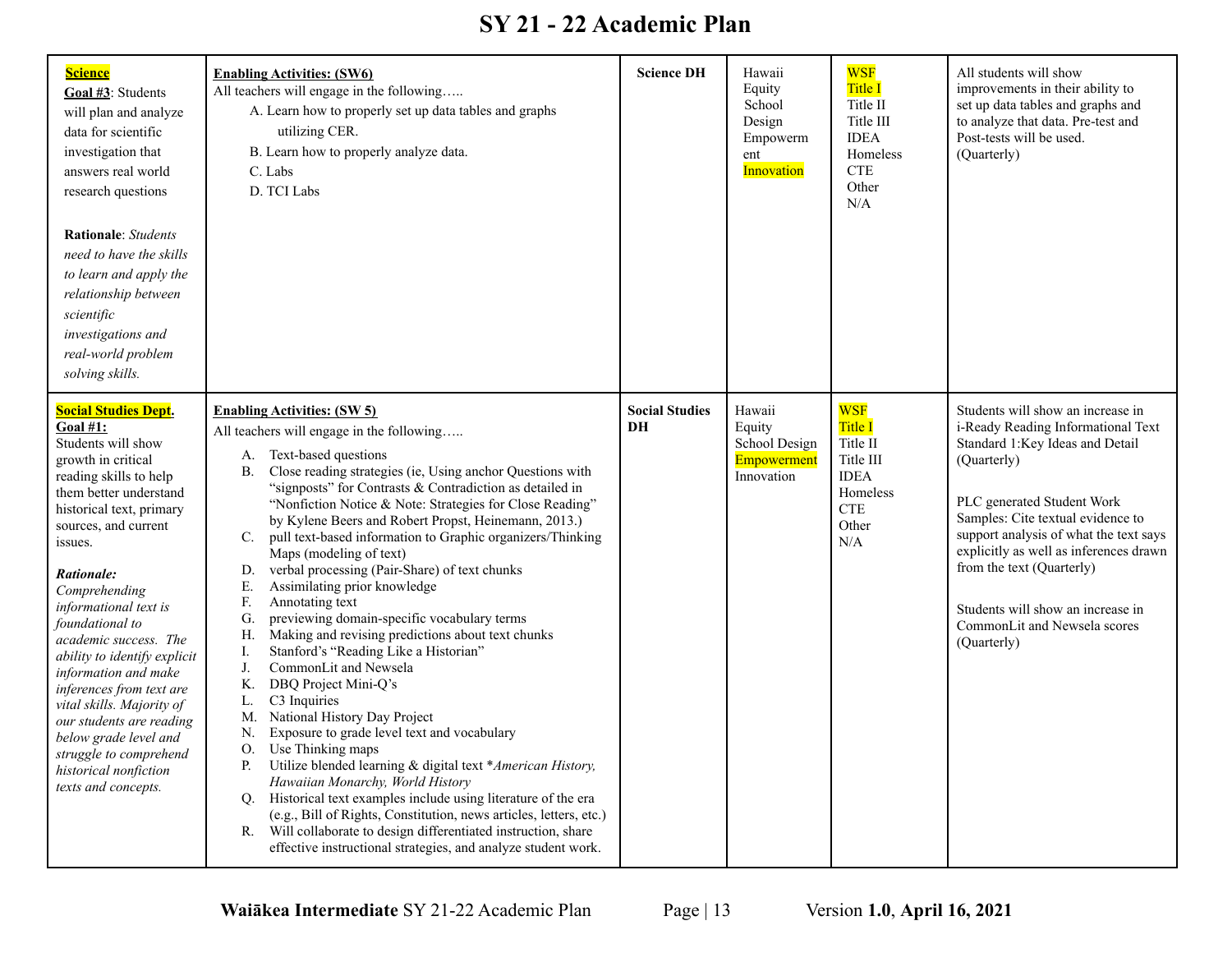| <b>Social Studies Dept.</b><br><b>Goal #2:</b><br>Students will show<br>growth in academic<br>writing so they can<br>engage with history<br>through the answering of<br>questions on historical<br>events and organize a                                                                                                                                                    | <b>Enabling Activities: (SW6)</b><br>All teachers will engage in the following<br>Engage students in Writing Skills for the appropriate task<br>A.<br>Research Writing*Narrative Writing*Explanatory<br>В.<br>WritingPersuasive Writing*Argumentative Writing<br><i>*Response to Literature</i><br>Use of CER and IVF strategies<br>C.<br>Research paper<br>D. |  | Formal research paper percentage of<br>A's and B's will increase by 10% or<br>reduction of students with failing<br>grades. (Quarterly)<br>Increased student participation in<br>National History Day |
|-----------------------------------------------------------------------------------------------------------------------------------------------------------------------------------------------------------------------------------------------------------------------------------------------------------------------------------------------------------------------------|----------------------------------------------------------------------------------------------------------------------------------------------------------------------------------------------------------------------------------------------------------------------------------------------------------------------------------------------------------------|--|-------------------------------------------------------------------------------------------------------------------------------------------------------------------------------------------------------|
| coherent and concise<br>presentation.<br><b>Rationale:</b> Many of<br>our students struggle<br>with academic<br>writing, yet it is an<br>essential skill for<br>many subject areas.<br>Writing is a vital life<br>skill for students in<br>order to<br>communicate<br>effectively, ethically<br>and appropriately in<br>their academic and<br>future<br>professional lives. | Persuasive writing pieces<br>Е.<br>F.<br>Essay and One-pagers<br>Thinking maps and other graphic organizers<br>G.<br>Peer editing<br>H.<br>Academic writing examples include essays, letters<br>I.<br>explaining primary sources, and historical narratives.                                                                                                   |  | Incoming, Interim and year-end<br>grade level writing samples will be<br>used to measure improvement.                                                                                                 |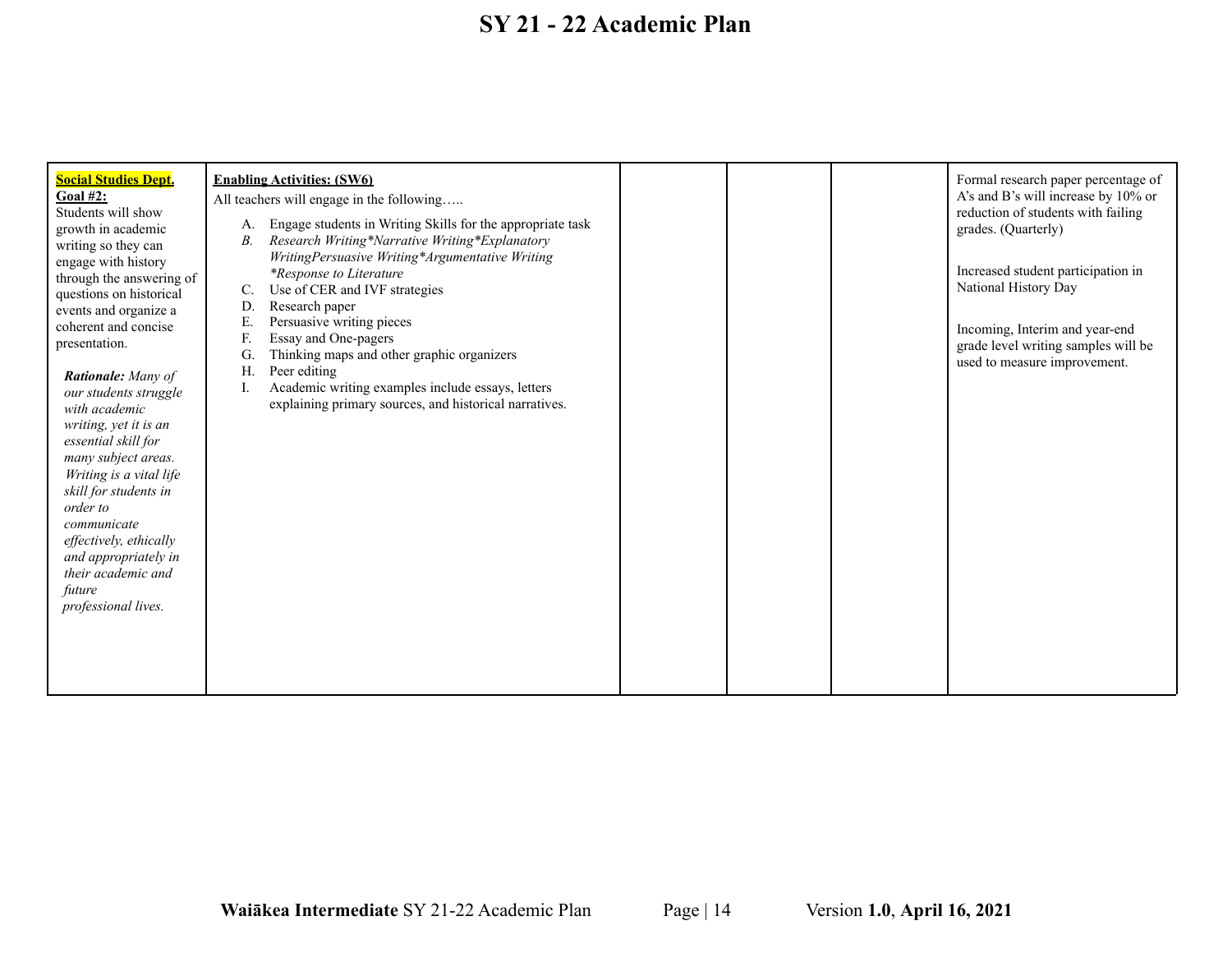| <b>Social Studies Dept.</b><br>Goal $#3:$<br>Students will show<br>growth in global<br>citizenship and cultural<br>awareness.<br><b>Rationale:</b> The goal<br>of Social Studies<br>courses is to make<br>students more | <b>Enabling Activities: (SW 6)</b><br>A. Geography Bee<br>B. National History Day Project<br>C. C3 - College, Career, and Civic Life<br>D. Grade level cultural projects (Makahiki, 'imu,<br>etc.) E. Participation in Astronomy<br>F. SecondStep<br>G. Pono Project<br>H. Current Events activities<br>I. United States Government (Declaration of Independence,<br>US Constitution, Bill of Rights) |  | 100% of students will participate in<br>Geography Bee at the school level<br>Increased student participation<br>in National History Day (open<br>up to non-honors students; more<br>participation in 6th and 7th grade) |
|-------------------------------------------------------------------------------------------------------------------------------------------------------------------------------------------------------------------------|-------------------------------------------------------------------------------------------------------------------------------------------------------------------------------------------------------------------------------------------------------------------------------------------------------------------------------------------------------------------------------------------------------|--|-------------------------------------------------------------------------------------------------------------------------------------------------------------------------------------------------------------------------|
| responsible citizens<br>and culturally<br>sensitive.<br>Developing<br>academic<br>achievement,<br>character and social<br>emotional<br>well-being.                                                                      | J. U.S. Citizenship duties and responsibilities<br>K. Teaching about racial issues (slavery, etc.)<br>L. Make consistent use of the gradual release<br>instructional model in all classes/lessons.<br>M. Utilize the STAR framework in lessons daily                                                                                                                                                  |  |                                                                                                                                                                                                                         |

| <b>SPED</b>                                                                                                                                                                                                                                                                                             | <b>Enabling Activities: (SW 6)</b>                                                                                                                                                                                                                                                                                                                                                                                                                                                                          | <b>SPED DH</b> | Hawaii                                                             | <b>WSF</b>                                                                                       | Pre and post Quarterly                                                                                                                                                             |
|---------------------------------------------------------------------------------------------------------------------------------------------------------------------------------------------------------------------------------------------------------------------------------------------------------|-------------------------------------------------------------------------------------------------------------------------------------------------------------------------------------------------------------------------------------------------------------------------------------------------------------------------------------------------------------------------------------------------------------------------------------------------------------------------------------------------------------|----------------|--------------------------------------------------------------------|--------------------------------------------------------------------------------------------------|------------------------------------------------------------------------------------------------------------------------------------------------------------------------------------|
| <b>Goal #1:</b> Students<br>receiving special<br>education services<br>will increase basic<br>math<br>operations fluency<br>scores on<br>standardized<br>assessments.<br><b>Rationale</b> To be able<br>to show growth in<br>student mathematical<br>skills in preparation<br>for algebra<br>readiness. | All teachers will engage in the following<br>A. Quarterly assessments of fact fluency<br>B. iReady (Teacher assigned fact fluency)<br>C. Math Minute<br>D. Manipulatives<br>E. Utilize Moby Max in core resource classes<br>F. Make consistent use of the gradual release<br>instructional model in all classes/lessons.<br>G. Utilize the STAR framework in lessons daily Will<br>collaborate to design differentiated instruction, share<br>effective instructional strategies, and analyze student work. | Hui Pu Team    | <b>Equity</b><br>School<br>Design<br>Empowerm<br>ent<br>Innovation | <b>Title I</b><br>Title II<br>Title III<br><b>IDEA</b><br>Homeless<br><b>CTE</b><br>Other<br>N/A | Assessments iReady Data<br>reports Quarterly<br>Mobymax usage data Quarterly<br>All students will gain at least 1<br>year in their Goals & Objectives<br>in their IEP's, Quarterly |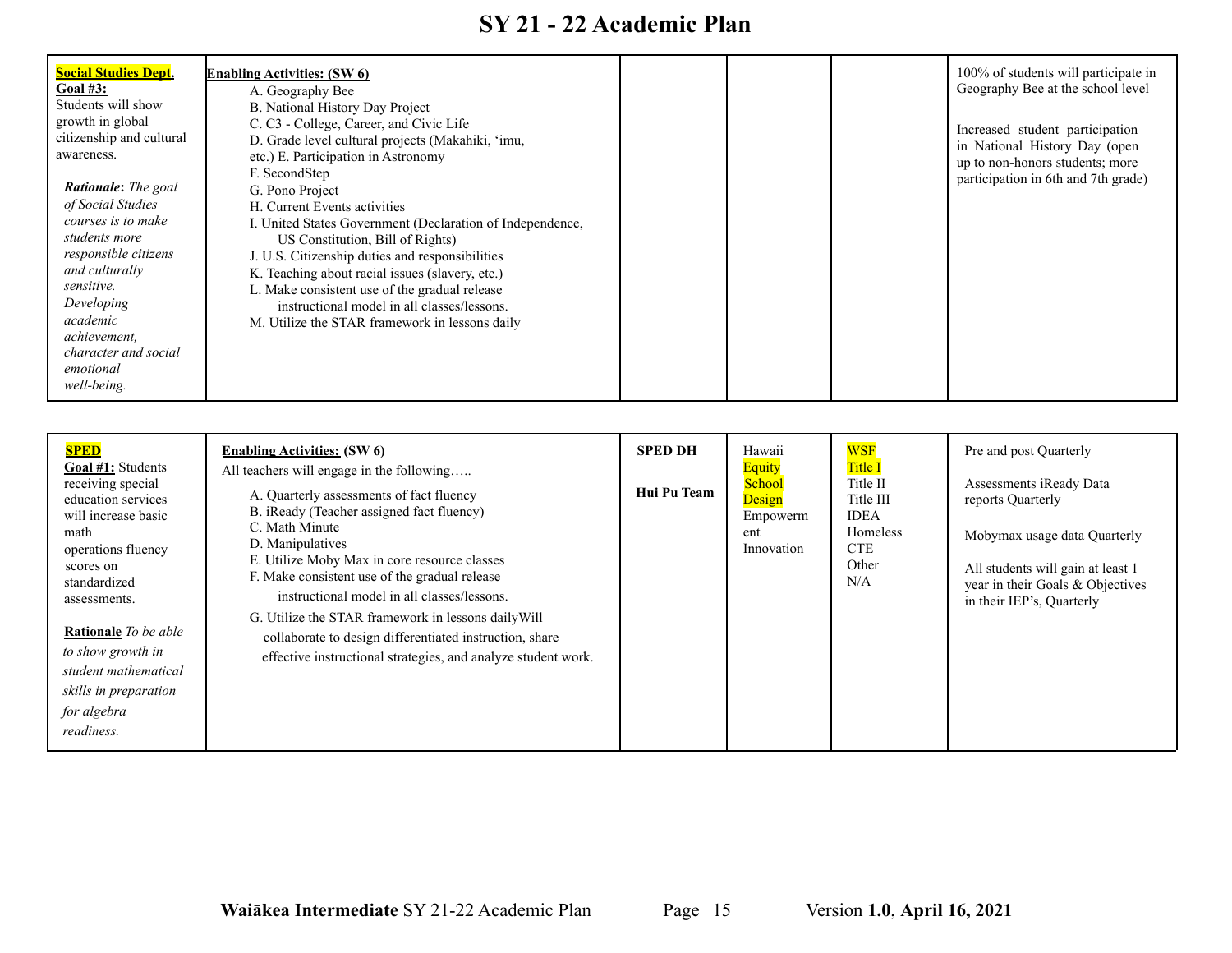| <b>SPED</b><br>Goal #2:<br>Increase<br>support for SPED<br>students in the<br>inclusion setting.<br>*Hui Pu<br><b>Rationale:</b> Support<br>for students in the<br>least restrictive<br>environment is<br>critical for<br>continued academic<br>growth.                                             | <b>Enabling Activities: (SW 6)</b><br>All teachers will engage in the following<br>A. Continue to schedule quarterly training and planning<br>days regarding inclusion strategies within teacher teams.<br>Continue effective practices in scheduling students in<br><b>B.</b><br>inclusive settings. *Form 1 and Form 2<br>Schedule inclusion walk-thrus quarterly to collect data<br>C.<br>on the frequency of use in inclusive practices.<br>Provide Team teachers training in Specially<br>D.<br>Designed Instruction                                                                            | <b>SPED DH</b><br>Hui Pu Team | Hawaii<br>Equity<br>School<br>Design<br>Empowerm<br>ent<br>Innovation        | <b>WSF</b><br><b>Title I</b><br>Title II<br>Title III<br><b>IDEA</b><br>Homeless<br><b>CTE</b><br>Other<br>N/A | Pre and post Quarterly<br>Assessments iReady Data<br>reports Quarterly<br>Mobymax usage data Quarterly<br>All students will gain at least 1<br>year in their Goals & Objectives<br>in their IEP's, Quarterly |
|-----------------------------------------------------------------------------------------------------------------------------------------------------------------------------------------------------------------------------------------------------------------------------------------------------|------------------------------------------------------------------------------------------------------------------------------------------------------------------------------------------------------------------------------------------------------------------------------------------------------------------------------------------------------------------------------------------------------------------------------------------------------------------------------------------------------------------------------------------------------------------------------------------------------|-------------------------------|------------------------------------------------------------------------------|----------------------------------------------------------------------------------------------------------------|--------------------------------------------------------------------------------------------------------------------------------------------------------------------------------------------------------------|
| <b>SPED</b><br><b>Goal #3:</b><br>Maintain/Increase<br>communication skills<br>of FSC students that<br>leads to independent<br>adult<br>living.<br><b>Rationale</b> Students<br>in FSC/SMI<br>classes lack the<br>skills to<br>communicate<br>effectively to survive<br>independently in<br>society | <b>Enabling Activities:</b> (SW 6)<br>All teachers will engage in the following<br>Service providers monthly progress monitoring meeting<br>A.<br>Focus on the accessibility of all environments on campus<br><b>B.</b><br>to allow the student<br>Develop a peer-mediated intervention and<br>C.<br>instruction programs<br>Learn different communication programs/apps on<br>D.<br>iPads and computers<br>Picture/word games to practice<br>$\circ$<br>articulation<br>Survival words matching games<br>$\circ$<br>Functional reading,<br>$\circ$<br>Writing<br>$\circ$<br>Money skills<br>$\circ$ | <b>SPED DH</b><br>Hui Pu Team | Hawaii<br><b>Equity</b><br>School<br>Design<br>Empowerm<br>ent<br>Innovation | <b>WSF</b><br><b>Title I</b><br>Title II<br>Title III<br><b>IDEA</b><br>Homeless<br><b>CTE</b><br>Other<br>N/A | Speech/Language Objectives<br>All students will gain at least 1<br>year in their Goals & Objectives<br>in their IEP's                                                                                        |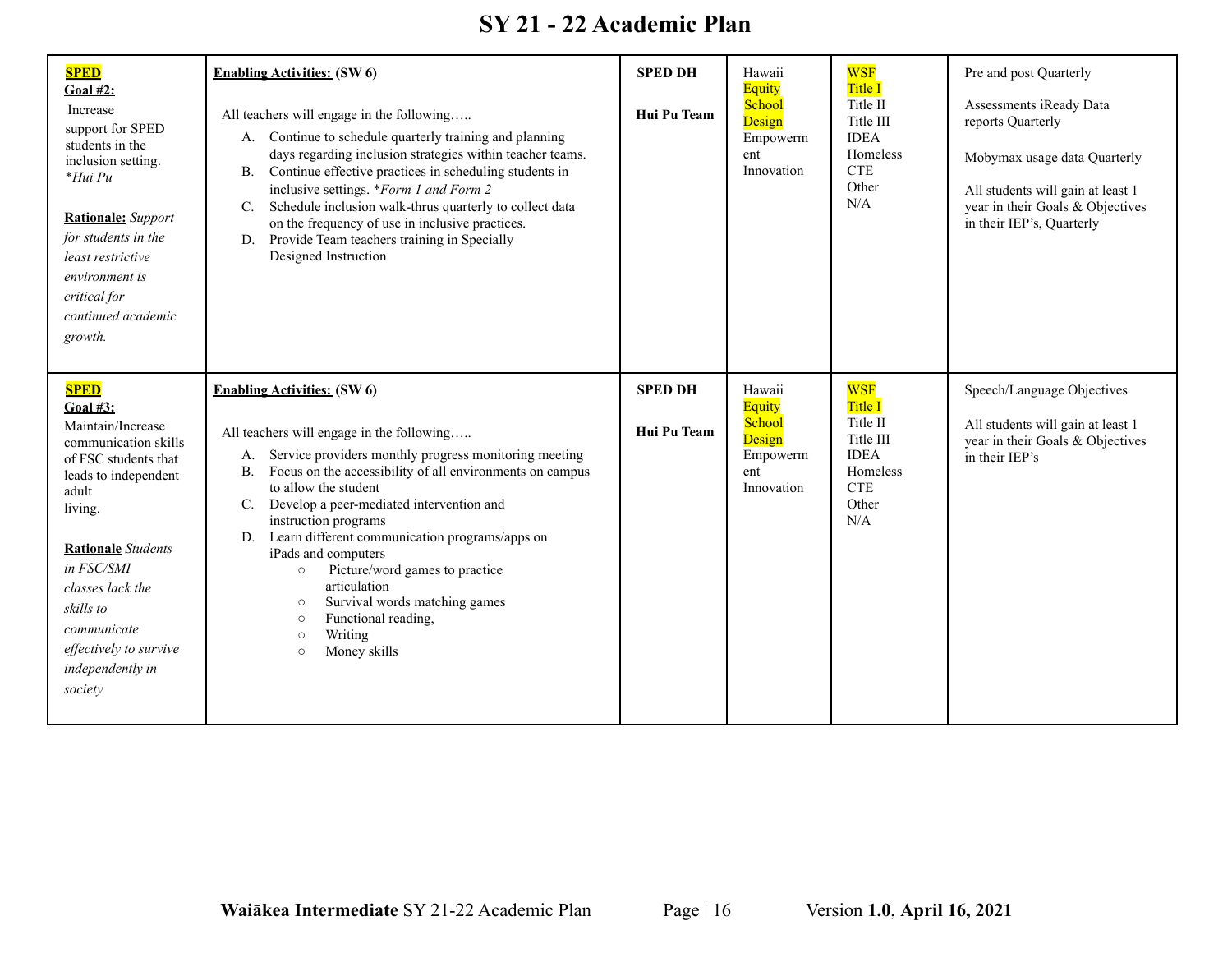| <b>CTE/TECH</b><br><b>Goal #1:</b><br>All students will<br>show growth in<br>academic writing<br>and show an<br>increase in ELA<br>SBA performance.<br><b>Rational:</b> Students<br>routinely struggle with<br>expressing their ideas in<br>written form from<br>writing a sentence to a<br>complete research paper.                                                                                     | <b>CTE/TECH</b><br><b>Enabling activities:</b><br>All teachers will engage in the following<br>A. Reflective writing on daily assignments<br>B. Project based learning with routine reflective<br>writing components<br>C. Explanatory / Informative Writing<br>D. Peer reviews of projects or writing<br>E. Make consistent use of the gradual release<br>instructional model in all classes/lessons.<br>F. Utilize the STAR framework in lessons daily | <b>Elective DH</b> | Hawaii<br><b>Equity</b><br>School<br>Design<br>Empowerm<br>ent<br>Innovation | <b>WSF</b><br>Title I<br>Title II<br>Title III<br><b>IDEA</b><br>Homeless<br><b>CTE</b><br>Other<br>N/A        | <b>Assessments:</b><br>Academic paper (e.g.<br>Research paper, explanatory<br>essay, or<br>organized reflective writing on<br>their performance in completing<br>the project).<br>Student work samples showing<br>peer feedback to others<br><b>ELA SBA</b><br><b>Assessments:</b><br>Vocabulary Pre and Post Test<br>SBA for math and ELA<br>NGSS for Science |
|----------------------------------------------------------------------------------------------------------------------------------------------------------------------------------------------------------------------------------------------------------------------------------------------------------------------------------------------------------------------------------------------------------|----------------------------------------------------------------------------------------------------------------------------------------------------------------------------------------------------------------------------------------------------------------------------------------------------------------------------------------------------------------------------------------------------------------------------------------------------------|--------------------|------------------------------------------------------------------------------|----------------------------------------------------------------------------------------------------------------|----------------------------------------------------------------------------------------------------------------------------------------------------------------------------------------------------------------------------------------------------------------------------------------------------------------------------------------------------------------|
| Goal #2: All students<br>will show growth in<br>the use and<br>understanding of<br>academic vocabulary.<br>This will increase<br>their ELA and Math<br>SBA performance,<br>along with the new<br>NGSS test for<br>Science.<br><b>Rationale:</b> Students<br>routinely struggle<br>with using and<br>understanding course<br>specific academic<br>vocabulary. This<br>hinders their learning<br>progress. | <b>Enabling Activities:</b><br>All teachers will engage in the following<br>A. Embedded academic vocabulary in reflective writing,<br>project based learning, explanatory, and informative writing.<br>B. Students use academic language to support the<br>"Talk-to-Learn" BERC component.                                                                                                                                                               |                    | Hawaii<br><b>Equity</b><br>School<br>Design<br>Empowerm<br>ent<br>Innovation | <b>WSF</b><br><b>Title I</b><br>Title II<br>Title III<br><b>IDEA</b><br>Homeless<br><b>CTE</b><br>Other<br>N/A | <b>Assessments:</b><br>Grade averages compared to<br>previous year's averages<br>Student feedback forms<br><b>Teacher Observations</b>                                                                                                                                                                                                                         |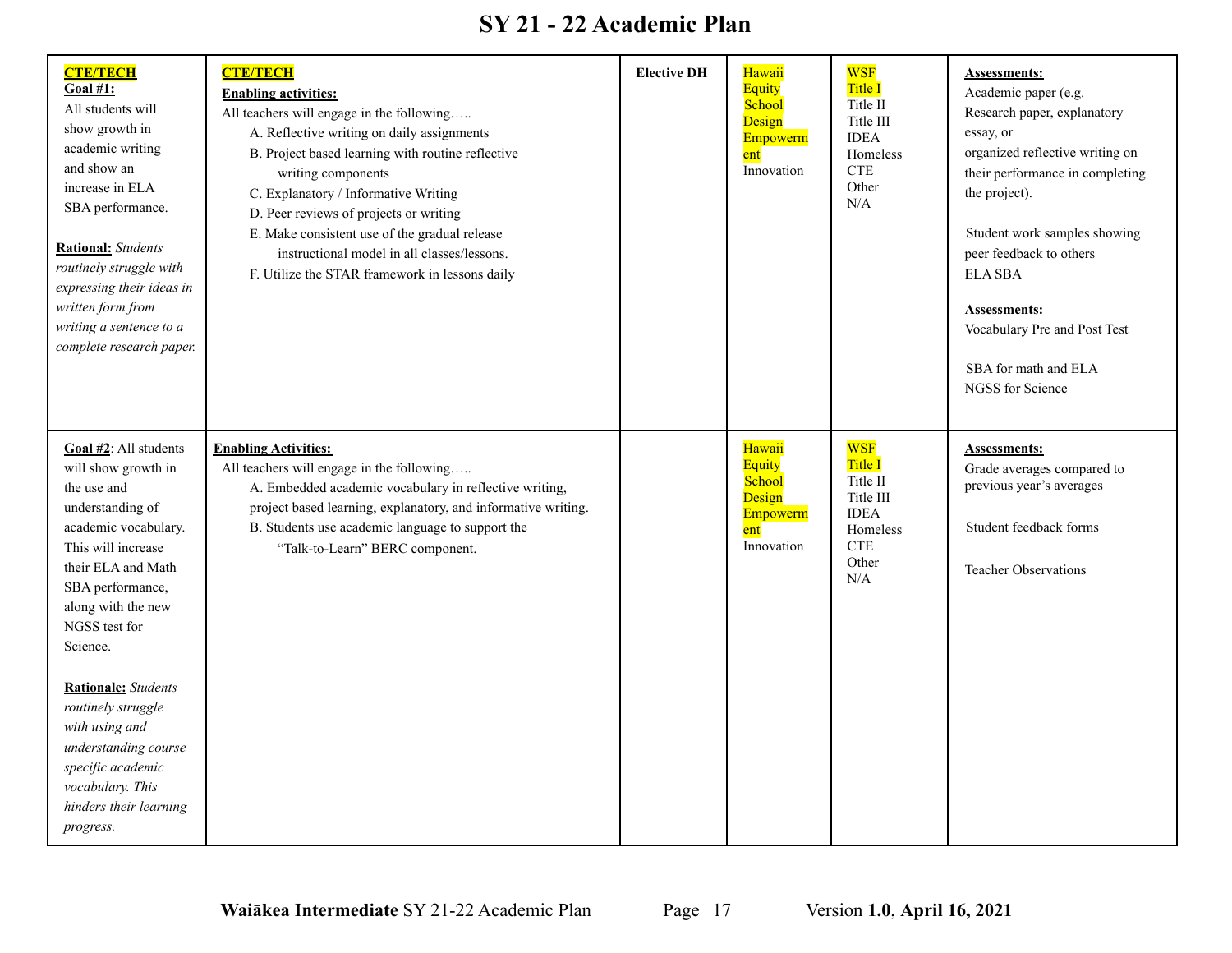| <b>FINE ARTS/</b>                    | <b>FINE ARTS/MUSIC</b>                                      | <b>Dept Lead</b> | Hawaii            | <b>WSF</b>              | <b>Assessment:</b>                 |
|--------------------------------------|-------------------------------------------------------------|------------------|-------------------|-------------------------|------------------------------------|
|                                      | All teachers will engage in the following                   | Silva            | <b>Equity</b>     | Title I                 | 20% reduction in failing grades in |
| <b>MUSIC</b> Goal #1                 | <b>Enabling Activities:</b>                                 | Edgil            | School            | Title II                | elective classes (Semester)        |
| Use high quality                     | A. Project based learning with routine reflective writing   | Sakamoto         | Design            | Title III               |                                    |
| Project Based                        | components in the arts.                                     | Sato             | Empowerm          | <b>IDEA</b><br>Homeless | Student feedback forms (Quarterly) |
| Learning to                          | B. When students get the chance to create their own         |                  | ent<br>Innovation | <b>CTE</b>              |                                    |
| increase students'                   | projects and work in small student driven groups,           |                  |                   | Other                   | Panorama survey results (Annually) |
| classroom                            | students might be more excited to come to school.           |                  |                   | N/A                     |                                    |
| engagement, overall                  | They might be more invested in everything they do at        |                  |                   |                         |                                    |
| interest in                          | school. If we could make elective classes full on PBL       |                  |                   |                         |                                    |
| school, academic                     | then maybe we could not only support student                |                  |                   |                         |                                    |
| skills, and real life                | academic growth, but also their mental and emotional        |                  |                   |                         |                                    |
| skills.                              | health, which would support them as a whole person          |                  |                   |                         |                                    |
|                                      | for the rest of their lives.                                |                  |                   |                         |                                    |
|                                      | C. Peer reviews of projects                                 |                  |                   |                         |                                    |
| Rationale: Our                       | D. Embed practices and performances to showcase the         |                  |                   |                         |                                    |
| school had 45%                       | arts.                                                       |                  |                   |                         |                                    |
| score result for                     | E. Make consistent use of the gradual release instructional |                  |                   |                         |                                    |
| classroom<br>engagement              | model in all classes/lessons.                               |                  |                   |                         |                                    |
| according to the                     | F. Utilize the STAR framework in lessons daily              |                  |                   |                         |                                    |
| Panorama survey.                     |                                                             |                  |                   |                         |                                    |
| Also, the majority of                |                                                             |                  |                   |                         |                                    |
| students are not                     |                                                             |                  |                   |                         |                                    |
| discussing                           |                                                             |                  |                   |                         |                                    |
| classroom ideas                      |                                                             |                  |                   |                         |                                    |
| outside of the<br>classroom. We need |                                                             |                  |                   |                         |                                    |
| to use curriculum                    |                                                             |                  |                   |                         |                                    |
| and                                  |                                                             |                  |                   |                         |                                    |
| instructional                        |                                                             |                  |                   |                         |                                    |
| activities that                      |                                                             |                  |                   |                         |                                    |
| connect to their                     |                                                             |                  |                   |                         |                                    |
| interests, personal                  |                                                             |                  |                   |                         |                                    |
| lives, and their<br>dreams.          |                                                             |                  |                   |                         |                                    |
| crucial life skill,                  |                                                             |                  |                   |                         |                                    |
| crucial personal skill,              |                                                             |                  |                   |                         |                                    |
| crucial educational                  |                                                             |                  |                   |                         |                                    |
| skill. Can help                      |                                                             |                  |                   |                         |                                    |
| students understand                  |                                                             |                  |                   |                         |                                    |
| why learning is so                   |                                                             |                  |                   |                         |                                    |
| important                            |                                                             |                  |                   |                         |                                    |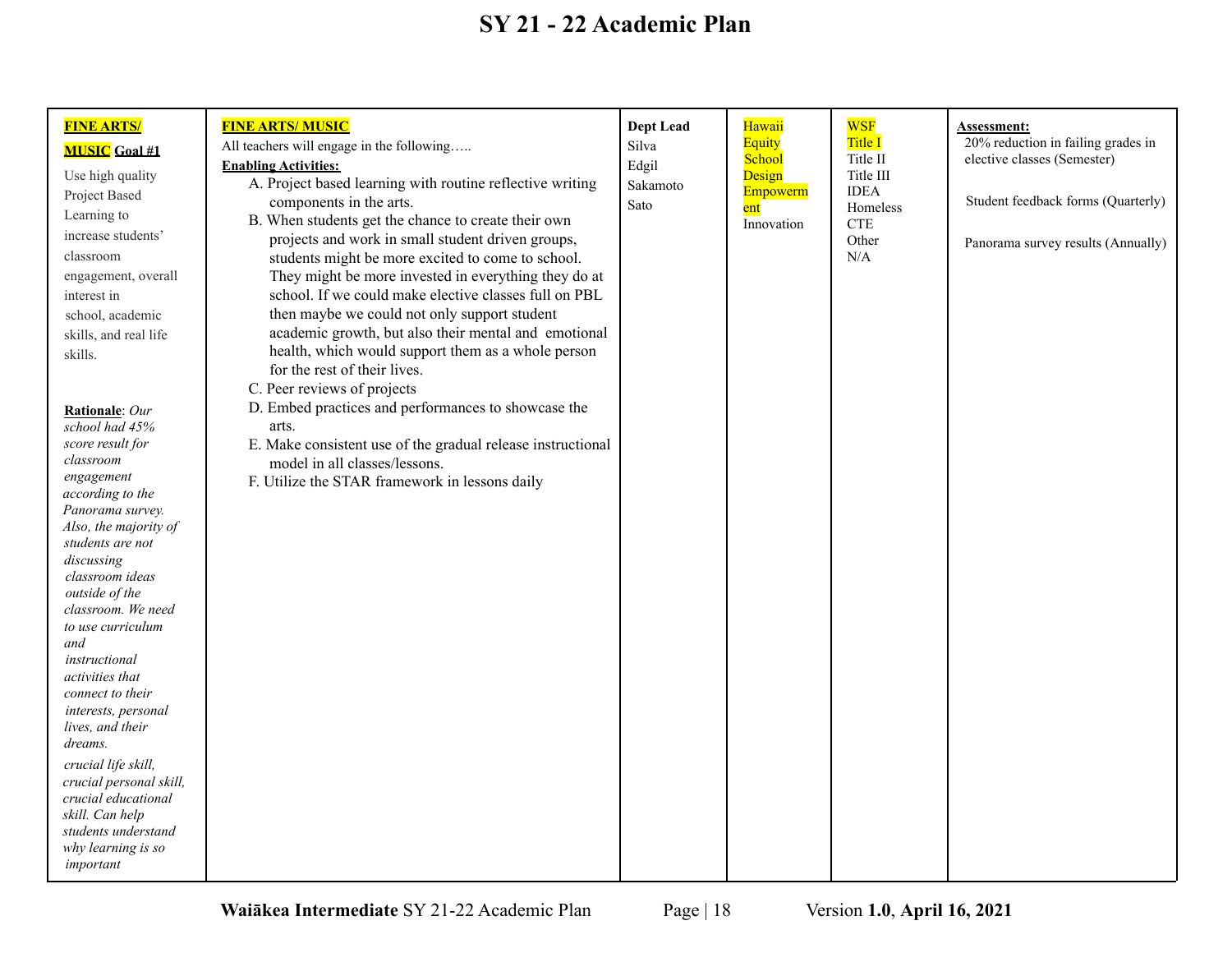| <b>FINE ARTS/</b><br><b>MUSIC</b><br>Goal #2<br>Support student<br>achievement and<br>literacy through<br>reflection<br>strategies including<br>writing and discussion.<br>Rationale:<br>Providing<br>opportunities for<br>students to share<br>insight and<br>perspective on their<br>own learning<br>through writing or<br>discussion will<br><i>improve student</i><br>metacognition and<br>work quality. | <b>Enabling activities:</b><br>All teachers will engage in the following<br>A. Reflective strategies embedded into lessons, projects,<br>or performances. (Eg: BERC, AVID)<br>B. Project based learning with routine reflective<br>writing components in the arts.<br>C. Peer reviews of projects or writing through<br>Google Applications or PBL templates.<br>D. Embedded academic vocabulary in reflective discussion<br>and writing, project based learning, explanatory, and<br>informative writing. | Dept Lead<br>Silva<br>Edgil<br>Sakamoto<br>Sato | Hawaii<br><b>Equity</b><br><b>School</b><br>Design<br><b>Empowerm</b><br>ent<br>Innovation | <b>WSF</b><br>Title I<br>Title II<br>Title III<br><b>IDEA</b><br><b>Homeless</b><br><b>CTE</b><br>Other<br>N/A | Assessment:<br>PLC generated student work samples<br>(Quarterly) |
|--------------------------------------------------------------------------------------------------------------------------------------------------------------------------------------------------------------------------------------------------------------------------------------------------------------------------------------------------------------------------------------------------------------|------------------------------------------------------------------------------------------------------------------------------------------------------------------------------------------------------------------------------------------------------------------------------------------------------------------------------------------------------------------------------------------------------------------------------------------------------------------------------------------------------------|-------------------------------------------------|--------------------------------------------------------------------------------------------|----------------------------------------------------------------------------------------------------------------|------------------------------------------------------------------|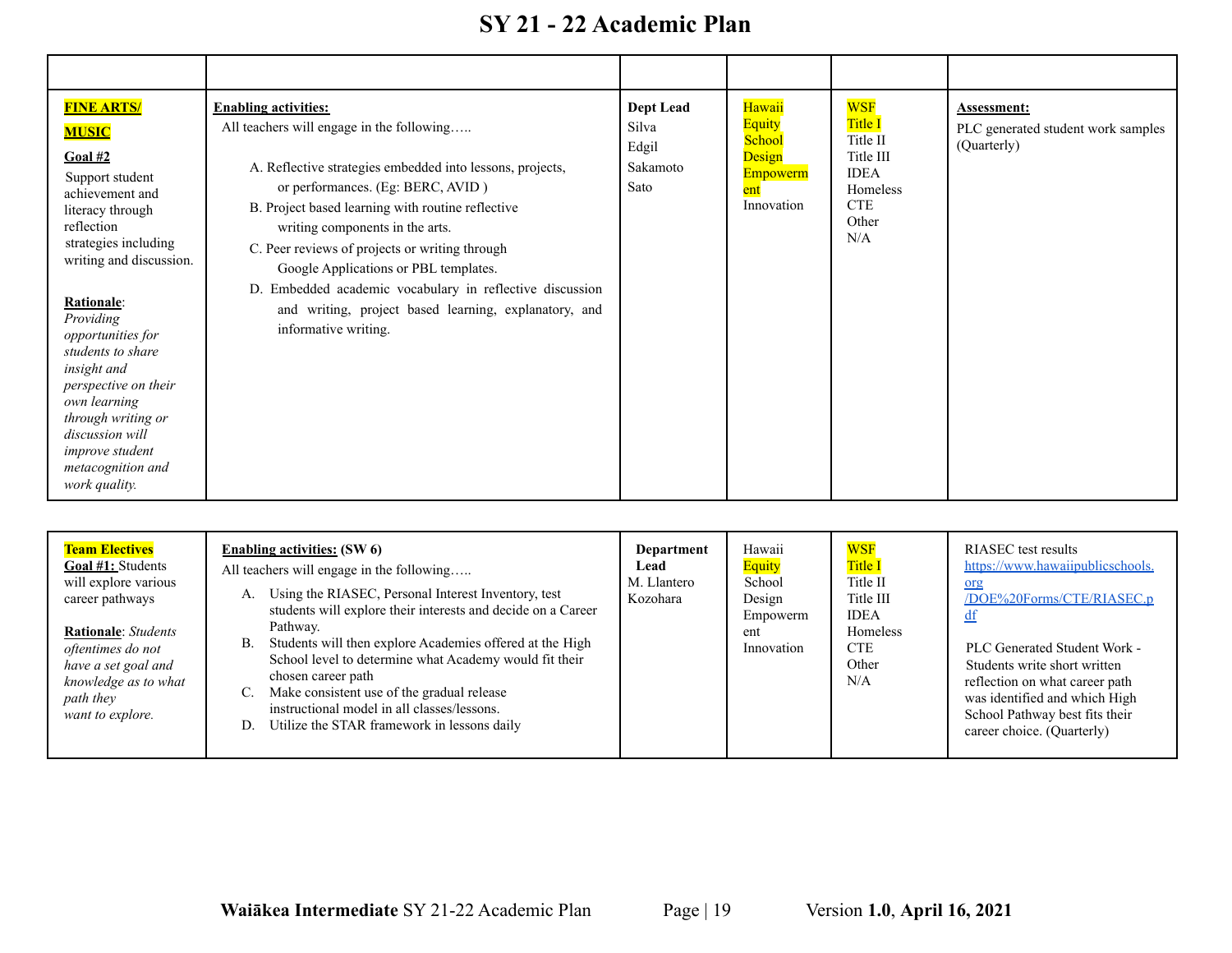| <b>Team Electives</b><br>Goal $#2$ : - Utilize<br>Achieve 3000 to assist<br>in Reading and<br><b>Writing Practice</b><br>Rationale: Reading<br>is set at their reading<br>level allowing them<br>to complete reading<br>assignments that are<br>leveled specifically<br>to their abilities                                          | <b>Enabling activities: (SW6)</b><br>All teachers will engage in the following<br>A. Students will complete Achieve 3000 article readings and<br>activities related to subject area to support and improve<br>their Reading and Comprehension skills | Department<br>Lead<br>M. Llantero<br>Kozohara | Hawaii<br>Equity<br>School<br>Design<br>Empowerm<br>ent<br>Innovation        | <b>WSF</b><br>Title I<br>Title II<br>Title III<br><b>IDEA</b><br>Homeless<br><b>CTE</b><br>Other<br>N/A | Increased Lexile gains<br>(quarterly)                                           |
|-------------------------------------------------------------------------------------------------------------------------------------------------------------------------------------------------------------------------------------------------------------------------------------------------------------------------------------|------------------------------------------------------------------------------------------------------------------------------------------------------------------------------------------------------------------------------------------------------|-----------------------------------------------|------------------------------------------------------------------------------|---------------------------------------------------------------------------------------------------------|---------------------------------------------------------------------------------|
| <b>Team Electives</b><br>Goal $#3:$<br>Students will improve<br>writing as<br>demonstrated in<br>organization of<br>thinking<br>Rationale: All<br>teachers were<br>trained in the use of<br>Thinking Maps. It is<br>a school wide<br>initiative and a<br>strategy that is<br>flexible and adaptable<br>to various subject<br>areas. | <b>Enabling activities:</b><br>All teachers will engage in the following<br>A. Teachers will implement and use Thinking Maps to help<br>to support student thinking and learning for various<br>activities done in class.                            | Department<br>Lead<br>M. Llantero<br>Kozohara | Hawaii<br><b>Equity</b><br>School<br>Design<br>Empowerm<br>ent<br>Innovation | <b>WSF</b><br>Title I<br>Title II<br>Title III<br><b>IDEA</b><br>Homeless<br><b>CTE</b><br>Other<br>N/A | PLC generated student work,<br>thinking maps, writing, SW rubric<br>(quarterly) |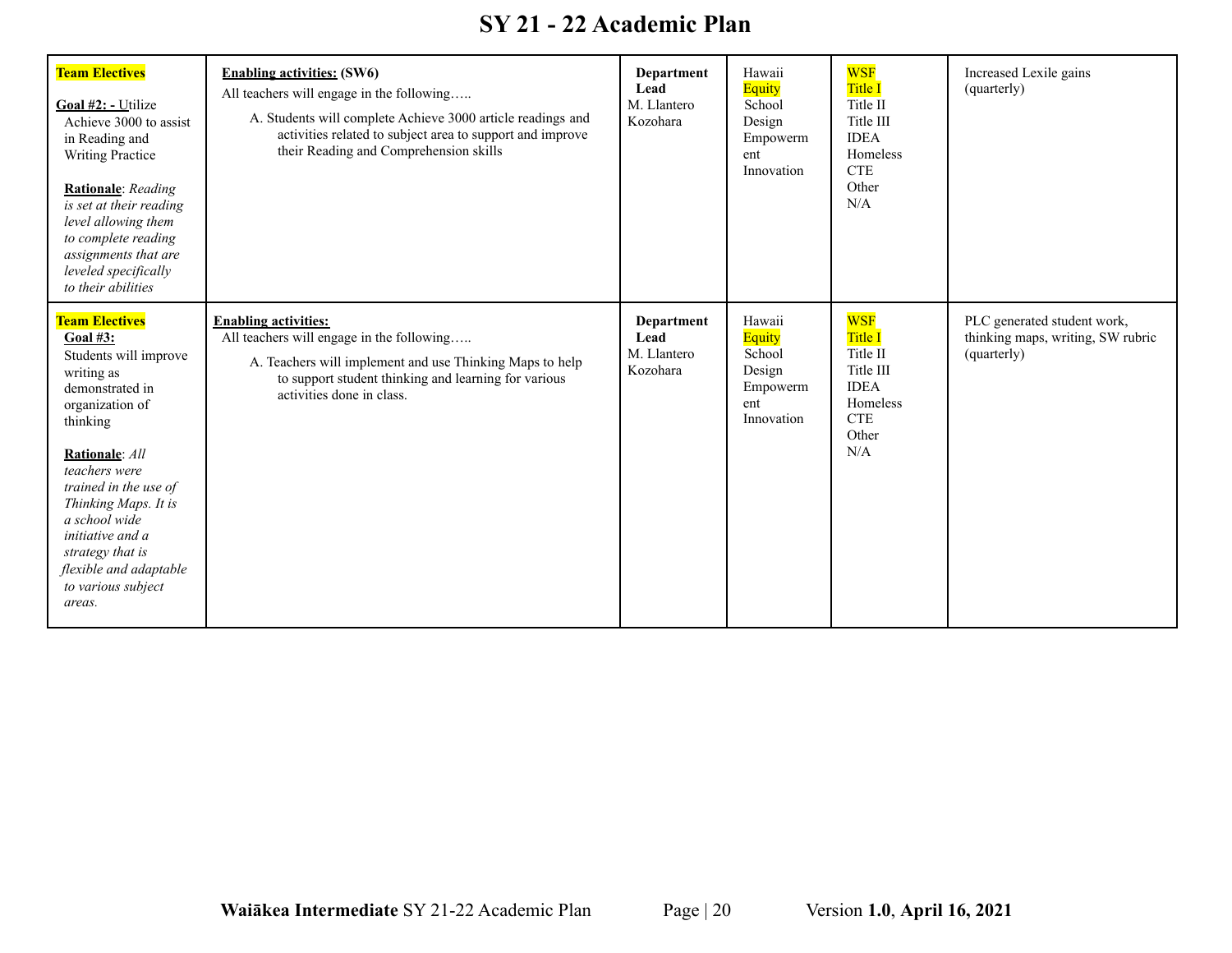| <b>Counselors</b><br>Goal #1: Special<br><b>Motivations Program</b><br>Students identified<br>as high risk will be<br>provided with a<br>minimum of 3<br>interventions per<br>semester.<br><b>Rationale:</b> This<br>provides the relationship<br>building for students that<br>create positive<br>connections<br>within the school.<br>Relationships /<br>connections are one of<br>the most important<br>criteria for success<br>in middle school. | <b>Enabling activities: (SW 6)</b><br>A. Team meetings with student involved<br><b>B.</b> Parent conferences<br>C. Monitoring /check ins<br>D. Small group activities<br>E. Minute meetings<br>F. Individual / group counseling                                                                                                                                                                                                          | Counselor DH | Hawaii<br><b>Equity</b><br>School<br>Design<br>Empowerm<br>ent<br>Innovation | <b>WSF</b><br><b>Title I</b><br>Title II<br>Title III<br><b>IDEA</b><br>Homeless<br>$CTE$<br>Other<br>N/A | <b>ECSSS</b> documentation<br>Team minutes<br>Peer Review minutes<br>Decrease in the number of<br>At Risk students (Quarterly) |
|------------------------------------------------------------------------------------------------------------------------------------------------------------------------------------------------------------------------------------------------------------------------------------------------------------------------------------------------------------------------------------------------------------------------------------------------------|------------------------------------------------------------------------------------------------------------------------------------------------------------------------------------------------------------------------------------------------------------------------------------------------------------------------------------------------------------------------------------------------------------------------------------------|--------------|------------------------------------------------------------------------------|-----------------------------------------------------------------------------------------------------------|--------------------------------------------------------------------------------------------------------------------------------|
| <b>Counselors</b><br>Goal #2 Social<br><b>Emotional Learning</b><br>Increase educational<br>opportunities for<br>student to grow in the<br>CASEL defined<br>competency<br>areas: Self Awareness,<br>Self Management,<br>Responsible decision<br>making, relationship<br>skills and Social<br>Awareness<br><b>Rationale:</b> To build<br>positive personal self<br>affect in order to be<br>positive contributors<br>to the community.                | <b>Enabling activities: (SW 5)</b><br>A. Minute meeting check to identify needs<br>Provide quarterly topics to classrooms to support<br><b>B.</b><br>advisory lessons<br>Individual and group counseling based off of defined<br>C.<br>needs<br>SEL resources procured and house on school SEL<br>D.<br>Website<br>Provide training for teachers on trauma based<br>Е.<br>practices, Social Emotional Learning and suicide<br>prevention | Counselor DH | Hawaii<br>Equity<br>School<br>Design<br>Empowerm<br>ent<br>Innovation        | <b>WSF</b><br>Title I<br>Title II<br>Title III<br><b>IDEA</b><br>Homeless<br><b>CTE</b><br>Other<br>N/A   | Summary of Meeting<br>Minutes<br><b>Lesson Plans</b>                                                                           |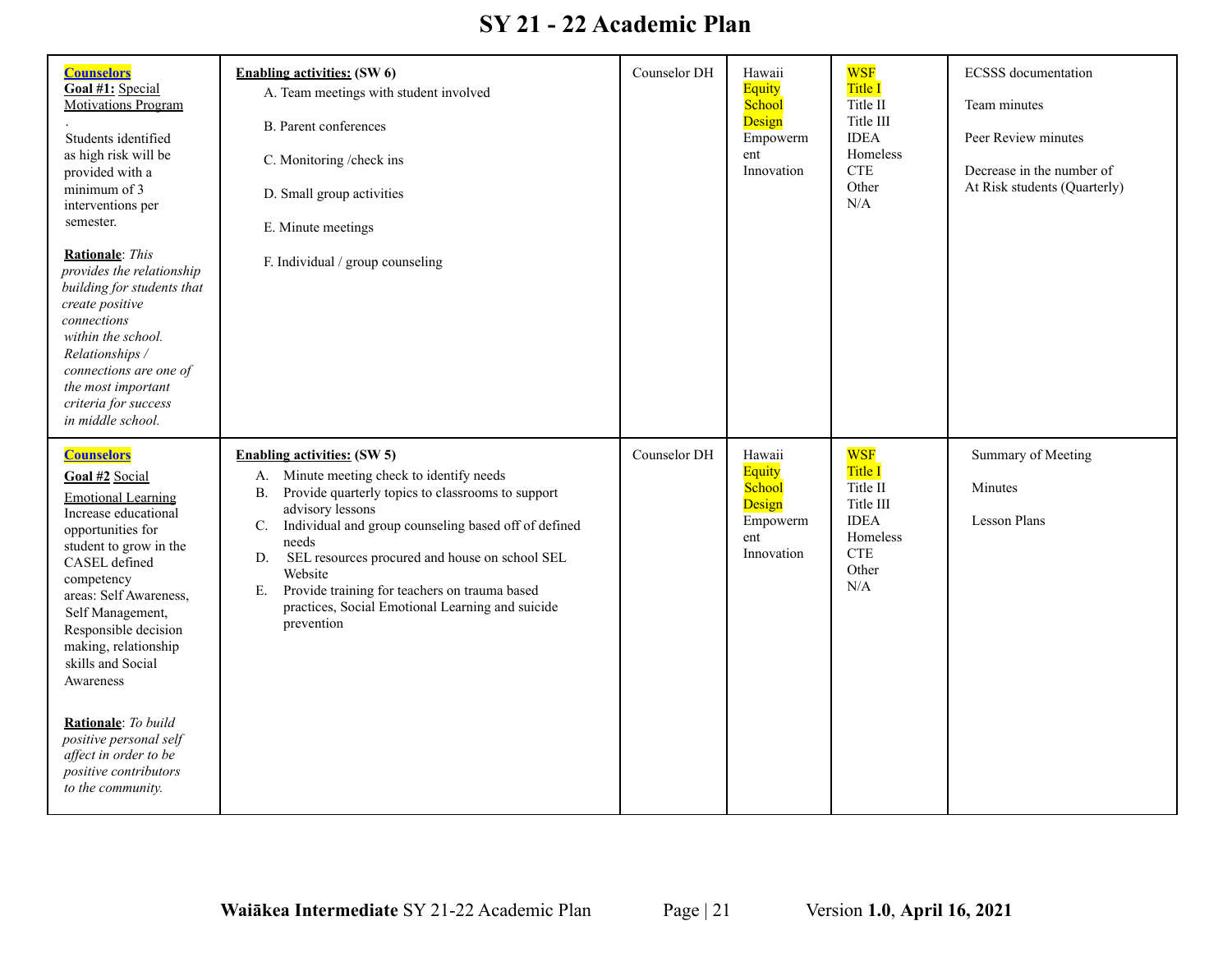| <b>Counselors</b><br>Goal #3:<br><b>Attendance For</b><br>students with<br>attendance concerns, we<br>will increase the<br>percentage of<br>students that<br>successfully pass<br>their core classes.                                                                                                                                    | <b>Enabling activities: (SW 6)</b><br>A. A cohort of students will be selected each quarter based<br>on EWS data to provide counseling lessons and<br>motivational tracking and support.<br>B. Use quarter assemblies to acknowledge and<br>celebrate students with good attendance rates<br>C. Communicate with parents quarterly through<br>letters to inform and invite to collaborate<br>regarding improving<br>attendance in order to increase academic success.                                                                                                                                                                                                                                                                            | Counselor DH                     |                                                                              |                                                                                                                          | LDS /EWS Data<br>Attendance data<br>D/F list                                                                                                                                                                    |
|------------------------------------------------------------------------------------------------------------------------------------------------------------------------------------------------------------------------------------------------------------------------------------------------------------------------------------------|--------------------------------------------------------------------------------------------------------------------------------------------------------------------------------------------------------------------------------------------------------------------------------------------------------------------------------------------------------------------------------------------------------------------------------------------------------------------------------------------------------------------------------------------------------------------------------------------------------------------------------------------------------------------------------------------------------------------------------------------------|----------------------------------|------------------------------------------------------------------------------|--------------------------------------------------------------------------------------------------------------------------|-----------------------------------------------------------------------------------------------------------------------------------------------------------------------------------------------------------------|
| Rationale: Students<br>that aren't in school are<br>struggling<br>academically and while<br>we can not control their<br>attendance we can<br>provide support to help<br>them be<br>academically successful.                                                                                                                              |                                                                                                                                                                                                                                                                                                                                                                                                                                                                                                                                                                                                                                                                                                                                                  |                                  |                                                                              |                                                                                                                          |                                                                                                                                                                                                                 |
| <b>RTI Dept.</b><br>Goal #1: Support<br>organizational and<br>academic skills for ELL<br>students, which are a<br>subgroup that has<br>shown to be performing<br>below peers in all<br>academic areas.<br>Rationale: ELL<br>students would benefit<br>greatly by improved<br>academic<br>skills to increase<br>their academic<br>success | <b>Enabling activities:</b><br>A. Establish grade and agenda checks, binder organization,<br>establish communication with families to encourage<br>support from home for ELL students.<br>• ELL classes will include grade checks, binder and<br>student agenda organization.<br>• ELL coordinator/teacher will contact ELL families to<br>explain and guide us of ParentSquare, Infinite<br>Campus, use of student agenda for homework<br>follow-up.<br>B. Establish a plan for early intervention of failing<br>ELL students.<br>• Engage with teachers to support failing ELL<br>students through tutorial time and Saturday school.<br>• Support ELL students and families to independently<br>track grades and communication with teachers. | $\mathop{\rm EL}$<br>Coordinator | Hawaii<br><b>Equity</b><br>School<br>Design<br>Empowerm<br>ent<br>Innovation | <b>WSF</b><br>Title I<br>Title II<br>Title III<br><b>IDEA</b><br>Homeless<br>$\ensuremath{\mathsf{CTE}}$<br>Other<br>N/A | Percentage of ELLstudents<br>passing receiving passing grades<br>in core classes<br>Improved student<br>organization observed<br>Increase the number of<br>students independently<br>tracking their own grades. |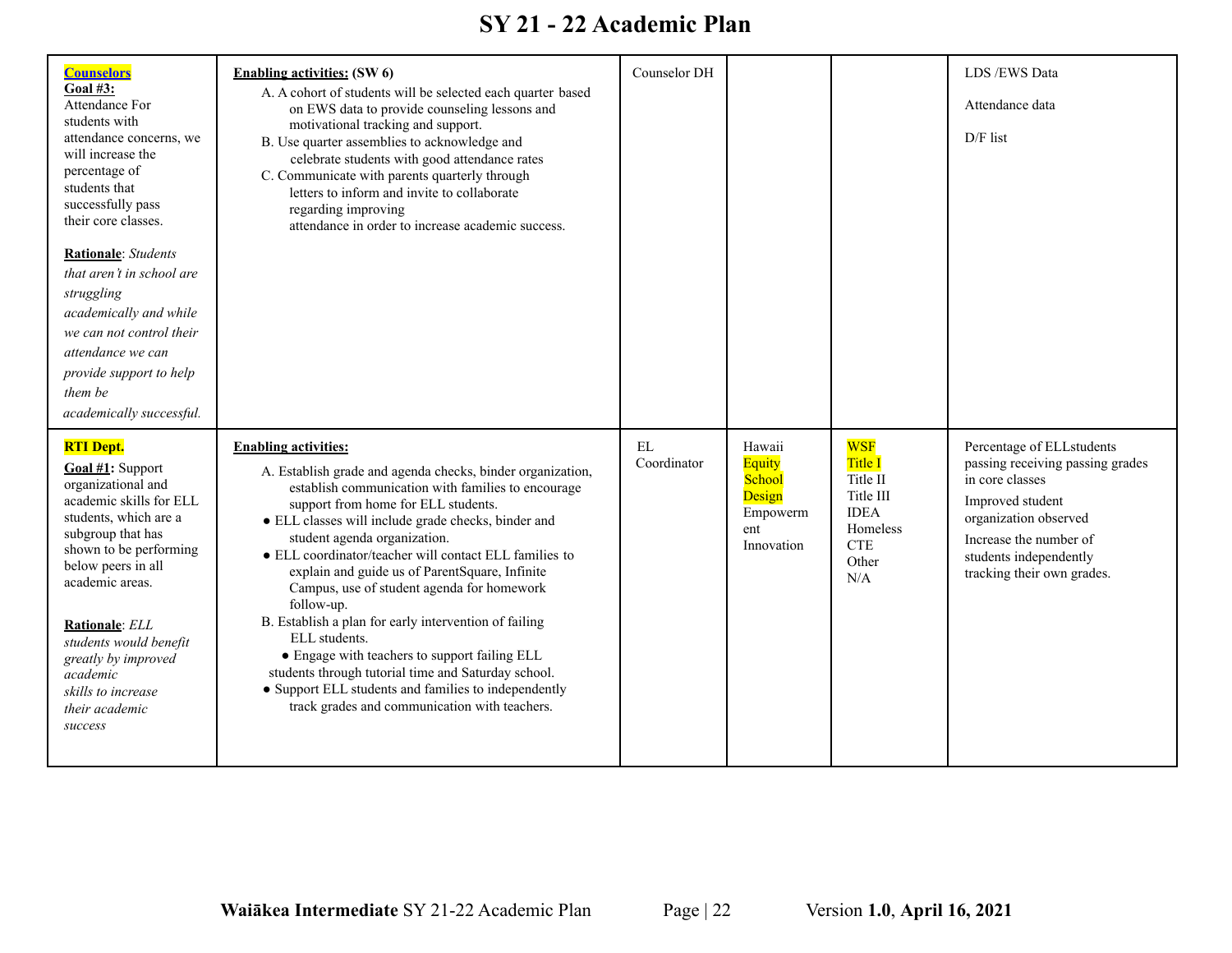| <b>RTI Dept.</b><br>Goal #2: Support<br>students performing<br>below grade level in<br>mathematics and<br>reading by<br>differentiating in<br>materials and<br>instruction to meet<br>student needs.<br><b>Rationale:</b><br><b>Strengthening Math</b><br>and Reading fluency<br>will support<br>academic<br>success in all<br>content areas. | <b>Enabling activities:</b><br>A. Reading and Math Workshop Teachers will utilize<br>blended learning platform in their classes daily.<br>• Read and Math 180: Incorporate rotation between<br>direct instruction and independent work.<br>• Engage in Fluency building activities weekly<br>• Utilize problem solving skill-group work and<br>discussion-problem of the week.<br>· i-Ready Math Program: Students will follow their path and<br>practice their individual skills.                                                                                                            | <b>SW</b><br>Coordinator | Hawaii<br><b>Equity</b><br>School<br>Design<br>Empowerm<br>ent<br>Innovation | <b>WSF</b><br><b>Title I</b><br>Title II<br>Title III<br><b>IDEA</b><br>Homeless<br><b>CTE</b><br>Other<br>N/A | Read and Math 180<br>assessments/reports                                                                                        |
|-----------------------------------------------------------------------------------------------------------------------------------------------------------------------------------------------------------------------------------------------------------------------------------------------------------------------------------------------|-----------------------------------------------------------------------------------------------------------------------------------------------------------------------------------------------------------------------------------------------------------------------------------------------------------------------------------------------------------------------------------------------------------------------------------------------------------------------------------------------------------------------------------------------------------------------------------------------|--------------------------|------------------------------------------------------------------------------|----------------------------------------------------------------------------------------------------------------|---------------------------------------------------------------------------------------------------------------------------------|
| <b>RTI Dept.</b><br>Goal $#3$ :<br>Support students by<br>helping to motivate<br>them as they complete<br>their personalized<br>credit recovery<br>programs<br><b>Rationale:</b><br>Instilling intrinsic<br>motivation for<br>students at risk is<br>critical to their<br>academic success.                                                   | <b>Enabling activities:</b><br>A. A full time teacher will work with students in need of<br>credit remediation daily to help them increase<br>productivity, and keep them on task during class,<br>utilizing Edison eCourse Credit Recovery program.<br>B. A full time teacher will insure access to personalized<br>credit recovery programs, with the goal of demonstrating<br>a 60% mastery of content.<br>C. A full time teacher will find ways to motivate each<br>student. This may include parent contact, offering<br>incentives, and/or clear consequences for off task<br>behavior. |                          | Hawaii<br><b>Equity</b><br>School<br>Design<br>Empowerm<br>ent<br>Innovation | <b>WSF</b><br>Title I<br>Title II<br>Title III<br><b>IDEA</b><br>Homeless<br><b>CTE</b><br>Other<br>N/A        | Edison Learning will keep track of<br>each student's 7 day progress and<br>the grade for each assignment, and<br>for each class |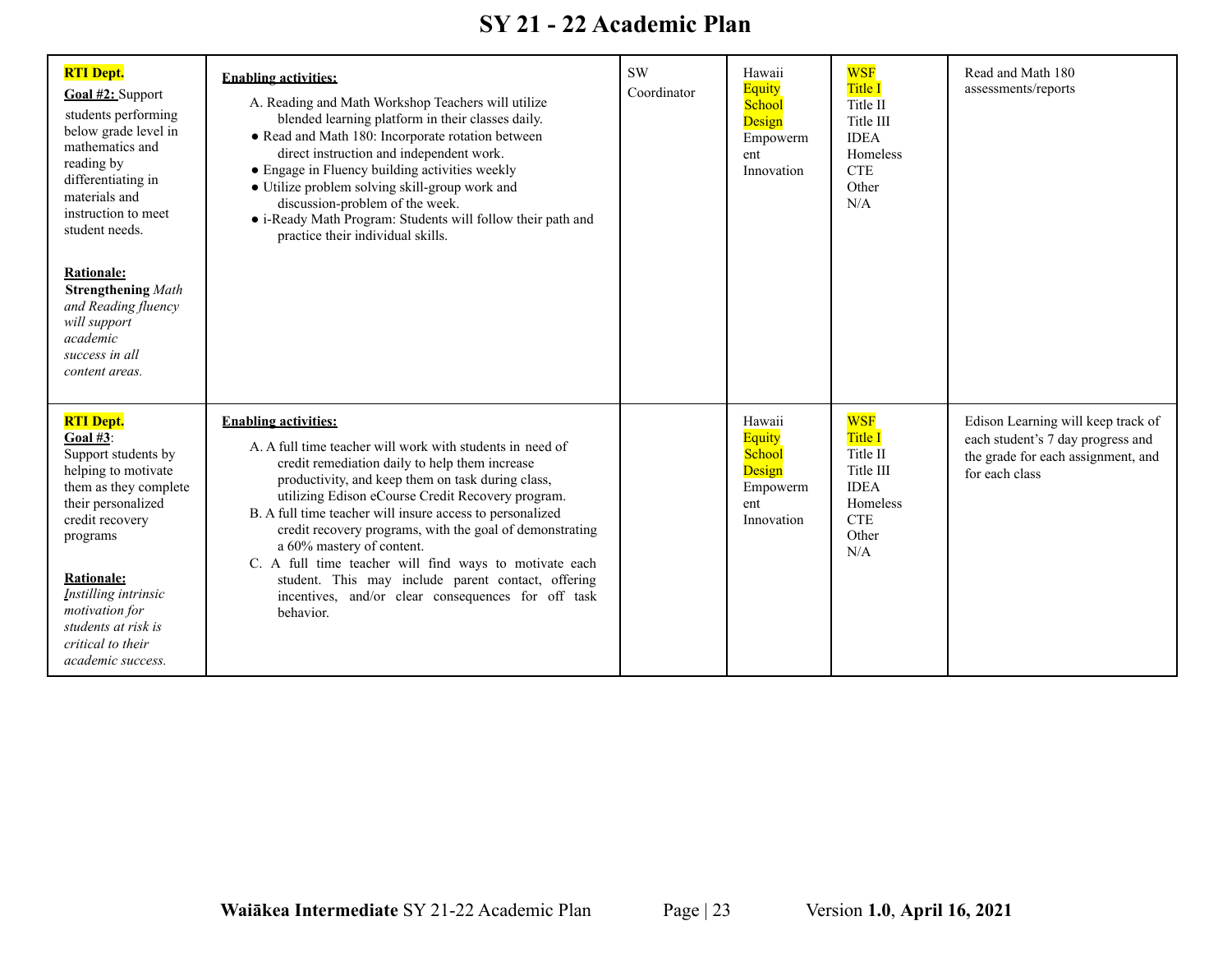**Goal 2: Staff Success**. Waiākea Intermediate School has a high-performing culture where employees have the training, support and professional development to contribute effectively to student success.

| Outcome: By the end of the 2020-2021 school year:                                                                                                                                                                                                                                                                     | <b>Rationale:</b>                   |
|-----------------------------------------------------------------------------------------------------------------------------------------------------------------------------------------------------------------------------------------------------------------------------------------------------------------------|-------------------------------------|
| 1. All teachers will receive resources, models, and staff training to support expectations of student behavior and differentiation within the STAR<br>framework (behavioral and academic)<br>Ready to Learn                                                                                                           | Embedded in<br><b>Desired Needs</b> |
| a. Safe & Civil MTSS-B: STOIC, CHAMPS-classroom management, first 90 days<br>b. Behavior Theory: Trauma Informed Practices, Social Emotional Learning *Second Steps<br>c. Differentiation: Gradual Release, Literacy Across all Content Areas, Specially Designed Instruction (SDI)                                   |                                     |
| What to Learn<br>d. Visible Learning - identifying and sharing Learning Targets                                                                                                                                                                                                                                       |                                     |
| Model to Learn<br>e. AVID                                                                                                                                                                                                                                                                                             |                                     |
| f. Thinking Maps<br>Talk to Learn<br>g. Turn and Talk, Pair Share, Discussion Protocols, Using text                                                                                                                                                                                                                   |                                     |
| 2. Teachers will continue to engage in planning and professional development days. Teachers will continue to be provided sub days to engage in<br>content specific PD.                                                                                                                                                |                                     |
| a. create PD to match content area needs, *iReady Math, SBA training, C3, NGSS, Read/math 180<br>b. high engagement classroom practices, *Nuts & Bolts Conference                                                                                                                                                     |                                     |
| c. effective team dynamics in Middle School, *Jack Berckemeyer,<br>d. refine and implement brain based lesson planning that aligns with STAR framework, within each grade level involving all core<br>and noncore classes,                                                                                            |                                     |
| e. plan how to incorporate trauma informed practices that support Social Emotional Learning,<br>f. plan for differentiated instruction,                                                                                                                                                                               |                                     |
| g. implement instructional strategies that move students beyond one year of learning,<br>h. provide students more opportunities to engage in rigorous learning opportunities,<br>i. engage data analysis of interim/block assessments at least once a semester and engage in utilizing the Digital Library resources. |                                     |
| 3. All teachers will engage in the STAR framework reflective process in a school based PLC. Continued emphasis on the STAR Instructional Habits<br>for Learning in all classrooms.                                                                                                                                    |                                     |
| 4. Teachers and EAs will engage in Thinking Maps Path for ELLs training.                                                                                                                                                                                                                                              |                                     |
|                                                                                                                                                                                                                                                                                                                       |                                     |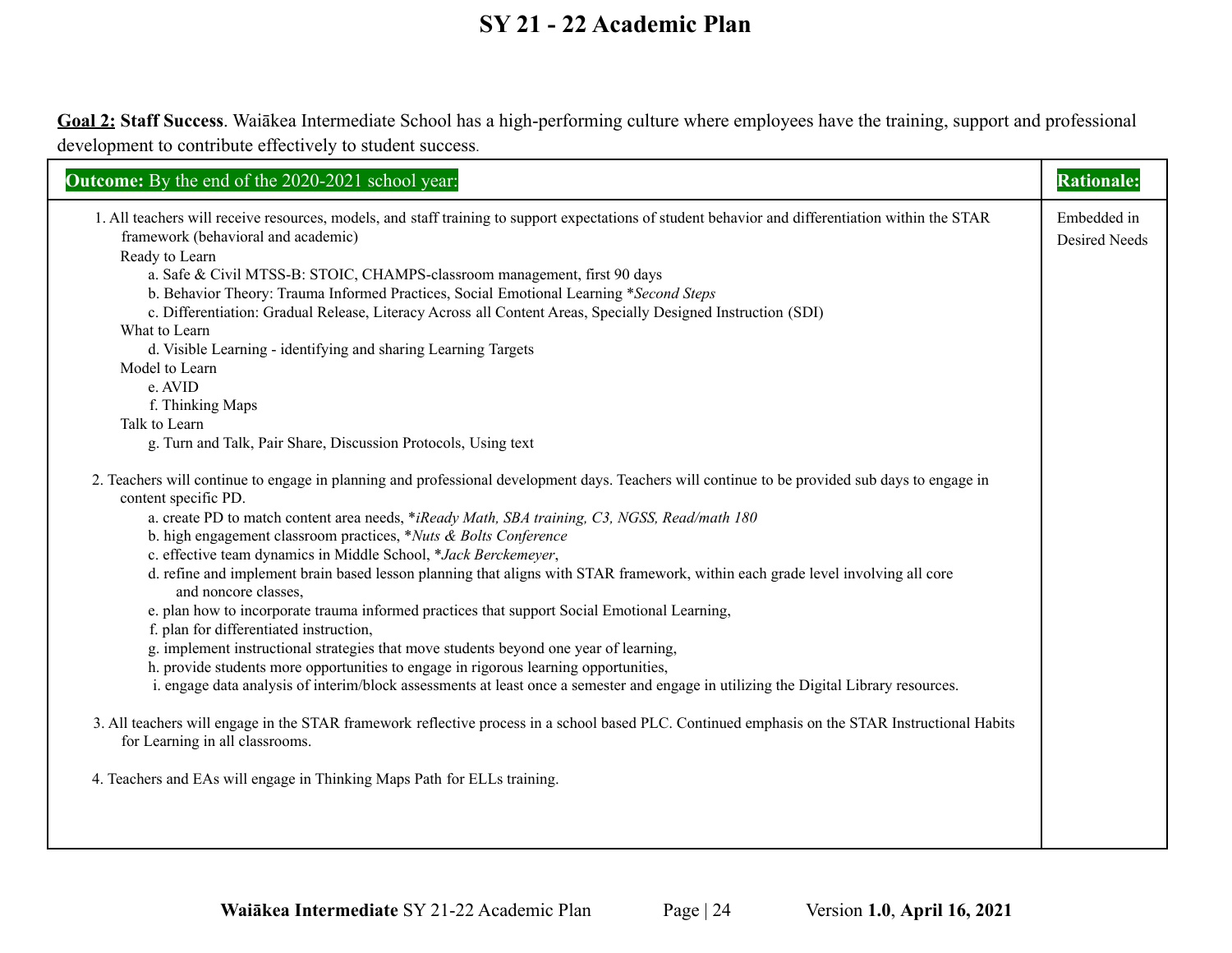| <b>Desired Outcome</b>                                                                                                                                                                                                                                                                                                 | <b>Enabling Activities</b><br>(Indicate year(s) of implementation<br>in next column)                                                                                                                                                                                                                                                                                                                                                                                                                                                                                                                                                                                                                                                                                                                                                                                                                                                                                                                                                           | <b>ART</b><br>Accountable<br>$\text{Lead}(s)$                         | Promise<br><b>Alignment</b>                                                  | <b>Source of</b><br>Funds (Check<br>applicable<br>boxes to indicate<br>source of funds)                        | Define the relevant<br>data used to regularly<br>assess and monitor<br>progress                                                                                                                                                                               |
|------------------------------------------------------------------------------------------------------------------------------------------------------------------------------------------------------------------------------------------------------------------------------------------------------------------------|------------------------------------------------------------------------------------------------------------------------------------------------------------------------------------------------------------------------------------------------------------------------------------------------------------------------------------------------------------------------------------------------------------------------------------------------------------------------------------------------------------------------------------------------------------------------------------------------------------------------------------------------------------------------------------------------------------------------------------------------------------------------------------------------------------------------------------------------------------------------------------------------------------------------------------------------------------------------------------------------------------------------------------------------|-----------------------------------------------------------------------|------------------------------------------------------------------------------|----------------------------------------------------------------------------------------------------------------|---------------------------------------------------------------------------------------------------------------------------------------------------------------------------------------------------------------------------------------------------------------|
| 1. All teachers will<br>receive resources,<br>models, and staff<br>training to support<br>expectations of student<br>behavior and<br>differentiation within the<br><b>STAR</b><br>framework (behavioral<br>and academic)<br><b>Rationale:</b> Consistent<br>training and<br>modeling is critical<br>for staff success. | <b>Enabling activities: (SW 5)</b><br>A. Professional development core content area<br>topics<br>iReady<br>Ready Math<br>Content Area training: NGSS, Math Core<br>C3 Social Studies<br><b>B. STAR Framework</b><br><b>Ready to Learn</b><br>• Safe & Civil MTSS-B: STOIC,<br>CHAMPS-classroom management, first 90 days<br>· Behavior Theory: Trauma Informed Practices,<br>Social Emotional Learning<br>· Differentiation: Gradual Release, Literacy Across<br>all Content Area<br><b>What to Learn</b><br>• Visible Learning - identifying and sharing Learning<br>Targets<br><b>Model to Learn</b><br>• AVID Refresher<br>• Thinking Maps<br><b>Talk to Learn</b><br>• Turn and Talk, Pair Share, Discussion Protocols,<br>Using text<br>C. Gradual Release<br>• Provide examples or models of gradual release so<br>expectations are clear and understood by all<br>staff members.<br>• Consistently review expectations of gradual<br>release with all staff.<br>• Provide support/reminders as indicated by<br>observation/walkthroughs | Schoolwide<br>Coordinator<br><b>VP</b><br><b>VP</b><br><b>PBIS RT</b> | Hawaii<br><b>Equity</b><br>School<br>Design<br>Empowerm<br>ent<br>Innovation | <b>WSF</b><br><b>Title I</b><br>Title II<br>Title III<br><b>IDEA</b><br>Homeless<br><b>CTE</b><br>Other<br>N/A | Reduction in the gap for<br>both ELA and Math<br>Decrease in the number<br>of "at-risk" students<br>(Quarterly)<br>WIDA data<br>iReady data<br>Increase in "safety"<br>dimension of SQS or<br>Panorama<br>Increase in STAR<br>Observation Study 2xs a<br>year |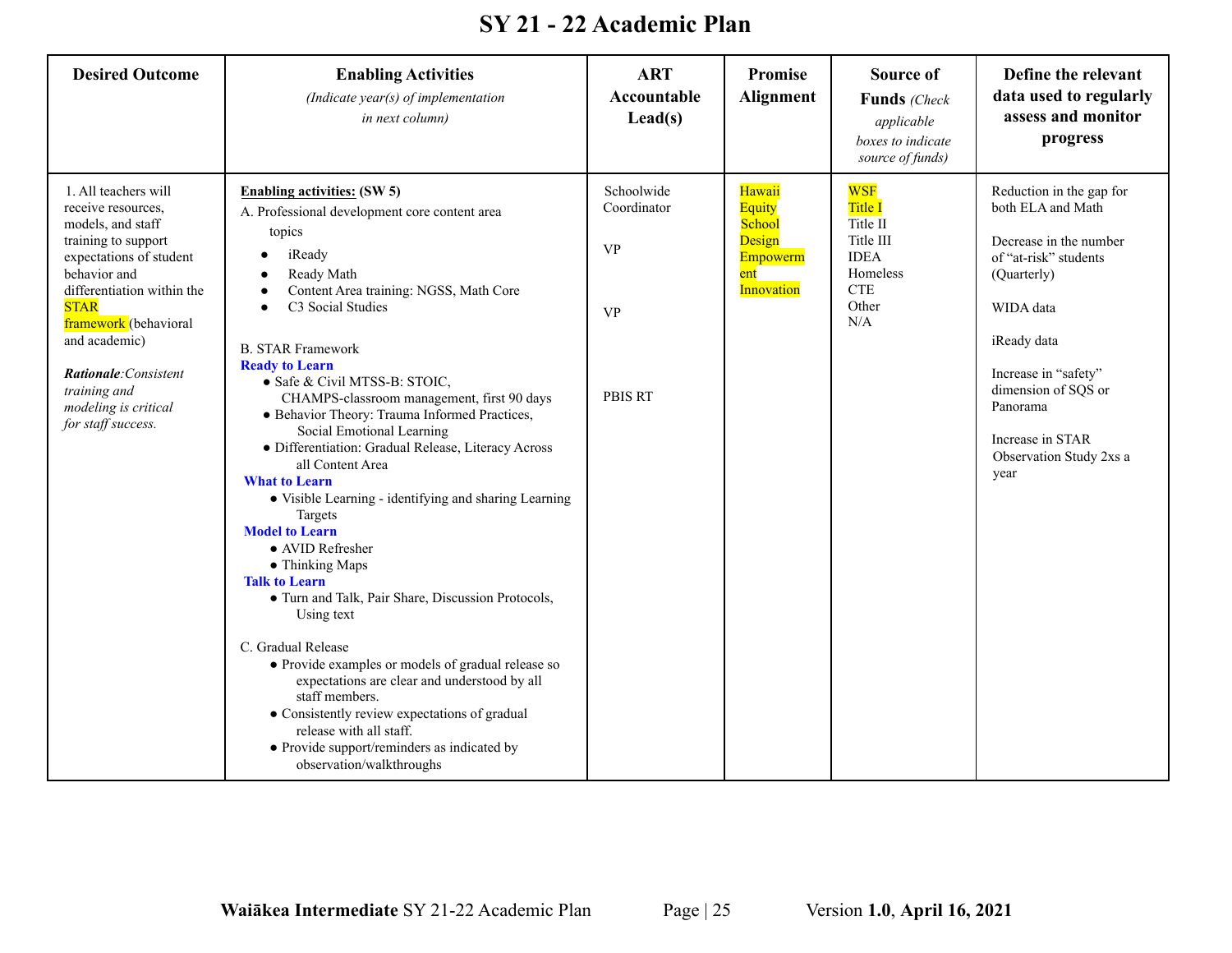|                                                                                                                                                                                                                                                                                                                                                                        | D. Literacy<br>• Refresher training on effective literacy practices<br>such as SWRL/WICOR frameworks and processes.<br>• Build/share a toolbox of high impact literacy<br>strategies with and among staff<br>· Provide common resources - such as school wide<br>rubrics - to all staff<br>• Emphasize academic and content specific<br>vocabulary instruction<br>E. MTSS B - Safe & Civil Schools<br>• Full staff behavior training - Opening of School<br>$\bullet$ STOIC<br>• CHAMPS - Classroom Management                                                                                                                                                                                                                                                                                                                                                                                                                |                |                                                                              |                                                                                                               |                                                                                                                                                                                                                                                                                  |
|------------------------------------------------------------------------------------------------------------------------------------------------------------------------------------------------------------------------------------------------------------------------------------------------------------------------------------------------------------------------|-------------------------------------------------------------------------------------------------------------------------------------------------------------------------------------------------------------------------------------------------------------------------------------------------------------------------------------------------------------------------------------------------------------------------------------------------------------------------------------------------------------------------------------------------------------------------------------------------------------------------------------------------------------------------------------------------------------------------------------------------------------------------------------------------------------------------------------------------------------------------------------------------------------------------------|----------------|------------------------------------------------------------------------------|---------------------------------------------------------------------------------------------------------------|----------------------------------------------------------------------------------------------------------------------------------------------------------------------------------------------------------------------------------------------------------------------------------|
| 2. Teachers will continue<br>to engage in planning<br>and professional<br>development days.<br>Teachers will continue to<br>be provided sub days to<br>engage in content<br>specific PD.<br>Rationale: Our CNAs<br>historically show a<br>clear need for teacher<br>training and support<br>academic and<br>in<br>behavioral content.<br>(CNA 17-18, 18-19,<br>$19-20$ | <b>Enabling activities: SW(1)</b><br>A. Provide PD to match content area needs,<br>Effective team dynamics in Middle School<br><b>B.</b><br>Refine and implement brain based lesson<br>planning that aligns with STAR framework,<br>within each grade level involving all core<br>and noncore classes,<br>D. Plan how to incorporate trauma<br>informed practices that support SEL,<br>E. Plan for differentiated instruction, and<br>implement instructional strategies that move<br>students beyond one year of learning,<br>Provide students more opportunities to<br>F.<br>engage in rigorous learning opportunities.<br>G. Participation in Nuts and Bolts Hawaii<br>a. Conference, January 2022<br>H. Support new teachers with BERC<br>group introductory training<br>Engage data analysis of interim/block<br>I.<br>assessments at least once a semester and<br>engage in utilizing the Digital Library<br>resources. | SW Coordinator | Hawaii<br>Equity<br>School<br>Design<br>Empowerm<br>ent<br><b>Innovation</b> | <b>WSF</b><br>Title I<br>Title II<br>Title III<br><b>IDEA</b><br>Homeless<br><b>CTE</b><br>Other<br>$\rm N/A$ | Professional<br>Development Feedback<br>Surveys<br>Learning Walking data<br>(Quarterly)<br>Decrease in the number<br>of students in need of<br>urgent intervention.<br>(Quarterly)<br>Increase in the number of<br>students achieving set<br>goals in iReady Reading<br>and Math |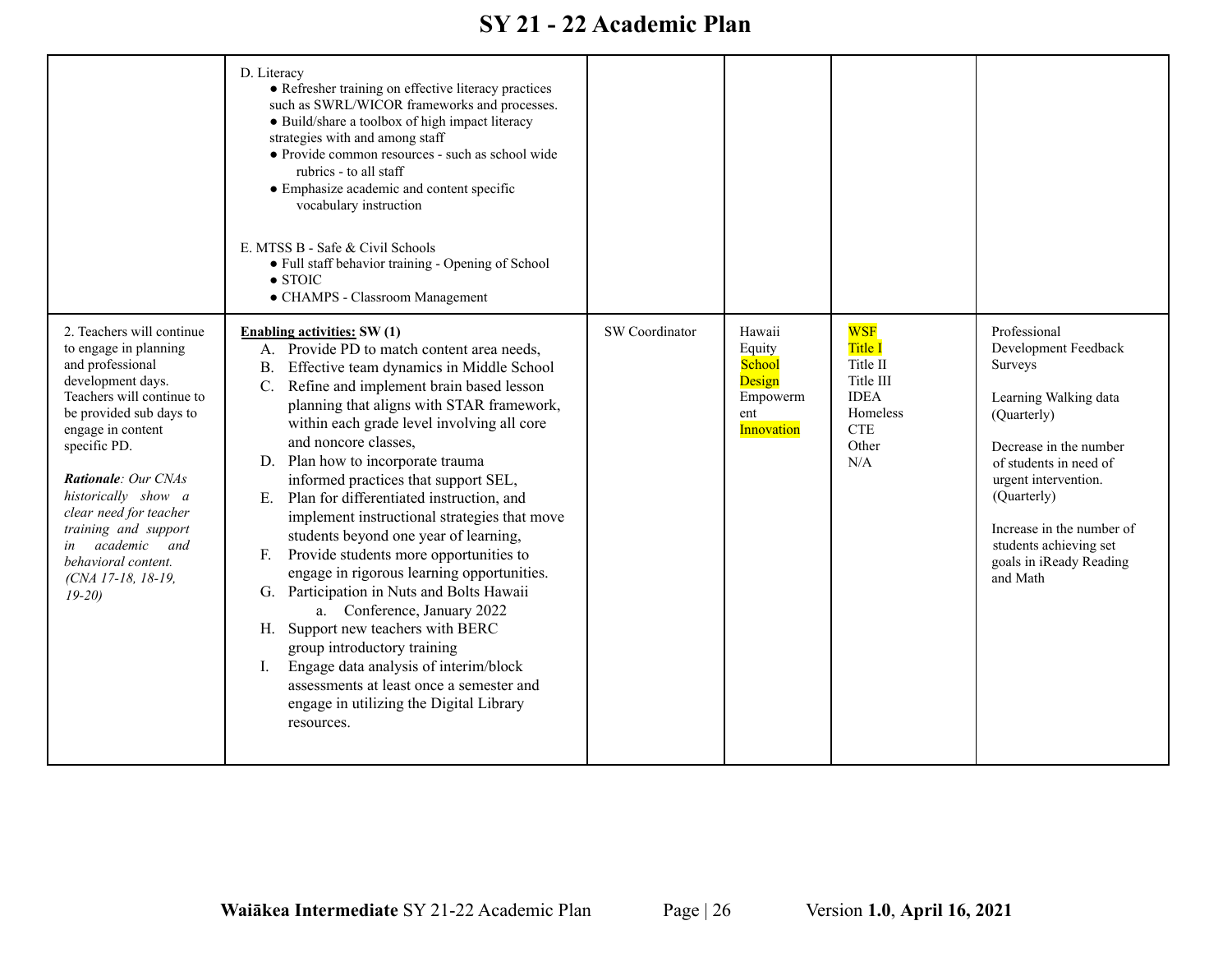| 3. All teachers will<br>engage in the STAR<br>framework reflective<br>process in a<br>school based PLC.<br><b>Rationale:</b> Common<br>Core standards are the<br>first standards to<br>incorporate brain<br>based instructional<br>strategies. The STAR<br>framework aligns<br><i>Instructional</i><br>strategies to how the<br>brain learns. | <b>Enabling activities:</b> SW (5)<br>A. BERC Group - BERC Group - Learning Walks,<br>Team based PLCs training<br>• STAR Observation Study (2)<br>• ILT Training - Modeling Team Meetings (4)<br>$\bullet$ Executive Coaching (3)<br>• New Teachers $- (1)$                                                                                                                                                                                             | Principal<br><b>ILT</b><br>Team Leaders<br><b>SW</b> Coordinator | Hawaii<br>Equity<br><b>School</b><br>Design<br>Empowerm<br>ent<br>Innovation | <b>WSF</b><br><b>Title I</b><br>Title II<br>Title III<br><b>IDEA</b><br>Homeless<br><b>CTE</b><br>Other:       | <b>STAR Observation Study 2xs</b><br>a year |
|-----------------------------------------------------------------------------------------------------------------------------------------------------------------------------------------------------------------------------------------------------------------------------------------------------------------------------------------------|---------------------------------------------------------------------------------------------------------------------------------------------------------------------------------------------------------------------------------------------------------------------------------------------------------------------------------------------------------------------------------------------------------------------------------------------------------|------------------------------------------------------------------|------------------------------------------------------------------------------|----------------------------------------------------------------------------------------------------------------|---------------------------------------------|
| 4. Teachers and EAs<br>will engage in<br>Thinking Maps Path<br>for ELLs training.<br><b>Rationale:</b> ELL<br>students is a consistent<br>underperforming<br>subgroup. Incorporating<br>ELL<br>strategies in all<br>content areas is<br>critical for their<br>academic success.                                                               | <b>Enabling activities: (SW 6)</b><br>A. Utilize SW Thinking Maps Paths for ELLs Rollout<br>plan • Select "early adopters" team to receive<br>intensive training.<br>• One year of practice in the classroom. Quarterly<br>check-ins.<br>• Procure trainer for full staff training.<br>• Develop rollout plan with staff input by teams.<br>• Add resources to PD resource platform<br>(website) • Plan for refresher training facilitated<br>by staff. | SW Coordinator                                                   | Hawaii<br><b>Equity</b><br>School<br>Design<br>Empowerm<br>ent<br>Innovation | <b>WSF</b><br><b>Title I</b><br>Title II<br>Title III<br><b>IDEA</b><br>Homeless<br><b>CTE</b><br>Other<br>N/A | WIDA scores<br>Imagine Learning Data        |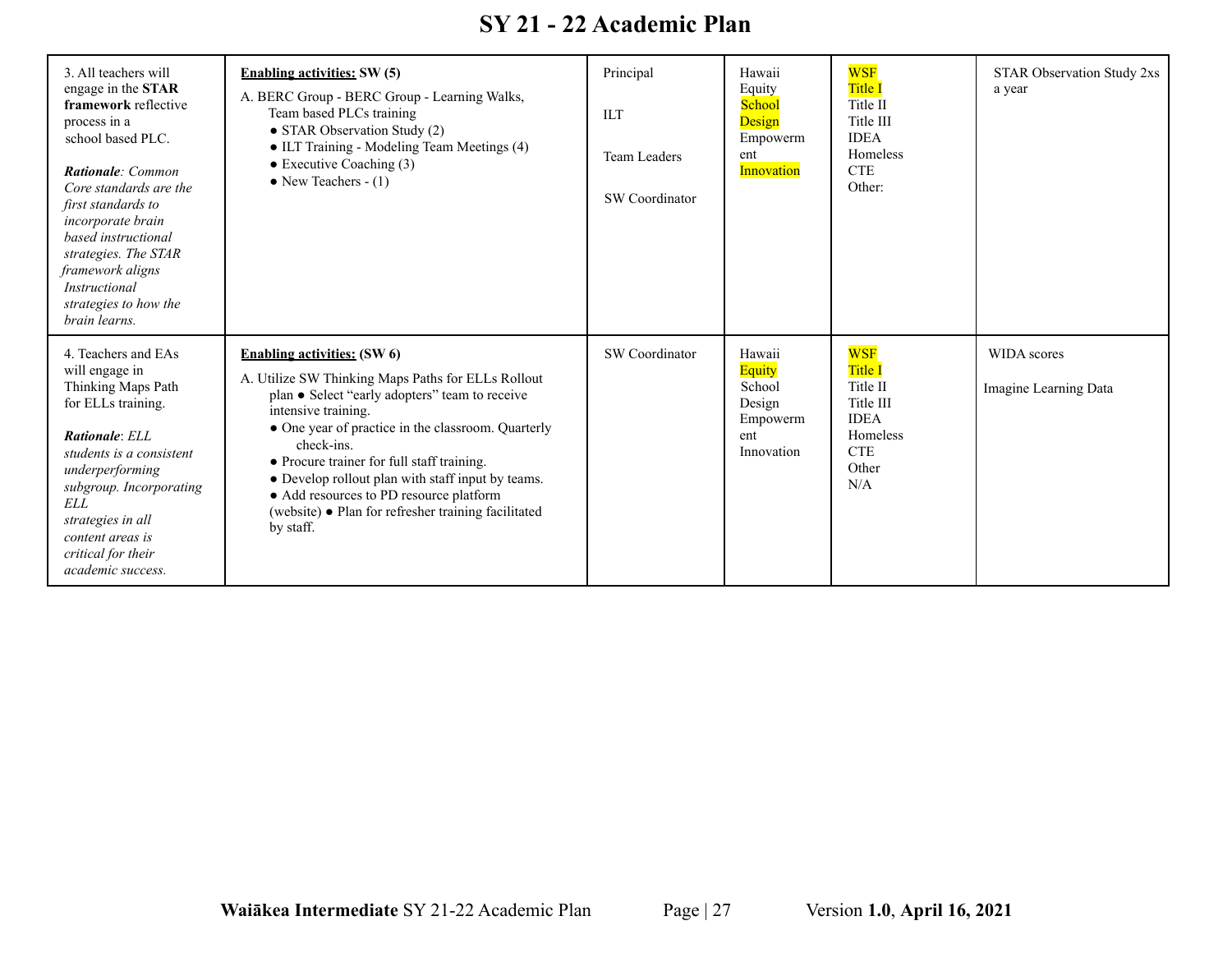**Goal 3: Successful Systems of Support.** The system and culture of Waiākea Intermediate School works to effectively organize financial, human, and community resources in support of student success.

| <b>Outcome:</b> By the end of the 2020-2021 school year: |  |
|----------------------------------------------------------|--|
|                                                          |  |

| WIS strives to build a culture of excellence where those who serve here share a common vision that values the collective effort of talented people<br>and embrace an improvement process that celebrates effort, rigor and courage.                                                                                                                                                                                                                                                                                                                                                                                                                                                                                                                                                                                                                                                                                                                                                                                                                                                                                                                       | Embedded in<br>Desired Needs |
|-----------------------------------------------------------------------------------------------------------------------------------------------------------------------------------------------------------------------------------------------------------------------------------------------------------------------------------------------------------------------------------------------------------------------------------------------------------------------------------------------------------------------------------------------------------------------------------------------------------------------------------------------------------------------------------------------------------------------------------------------------------------------------------------------------------------------------------------------------------------------------------------------------------------------------------------------------------------------------------------------------------------------------------------------------------------------------------------------------------------------------------------------------------|------------------------------|
| The collective effort by very talented people, paired with a shared commitment to a vision to perfect their craft, led to a culture of excellence. Frame your improvement<br>process in a way that goes far beyond just fixing what's broken. When teachers and administrators can believe that they are working toward perfecting their craft, they<br>will be engaged in a process that elevates rather than denigrates their efforts. Therein lies the power of a shared vision.<br>-Mike Haykin<br>1. WIS will utilize <b>School-wide Leadership</b> to further implementation of the Academic Plan<br>a. develop expectations for student behavior and monitor implementation of differentiation practices,<br>b. support a continual process of sharing/feedback around the Academic plan with staff input,<br>c. schedule and implement regular activities that reiterate/refocus our school goals, highlight our progress, and celebrate teacher<br>efforts, d. provide teachers with clear guidance around quality resources/staff supports for high-level instruction (including gradual<br>release, AVID, thinking maps, literacy strategies). |                              |
| 2. Improve school climate<br>a. Develop individual intervention within a Multiple Tiered System of Support for Behavior (MTSS-B)<br>b. The school will provide consistent top-down expectations for staff management of student behavior and differentiation practices c.<br>Waiākea Intermediate staff will collectively develop and uphold schoolwide high-engagement activities that tie into student interests -<br>both within and outside of the classroom<br>d. Continue to utilize HERO, to manage minor behavior<br>e. Introduce Live School as PBIS platform<br>3. WIS will utilize and implement an effective <b>Response to Intervention System</b> which addresses tiered levels of academic and<br>behavior supports and services for all students                                                                                                                                                                                                                                                                                                                                                                                          |                              |
| 4. Continue to build teacher efficacy through the implementation of <b>Department Professional Learning Communities</b>                                                                                                                                                                                                                                                                                                                                                                                                                                                                                                                                                                                                                                                                                                                                                                                                                                                                                                                                                                                                                                   |                              |
| 5. Increase parent school involvement and parent home involvement in their child's education                                                                                                                                                                                                                                                                                                                                                                                                                                                                                                                                                                                                                                                                                                                                                                                                                                                                                                                                                                                                                                                              |                              |
| 6. Continue to update <b>technology</b> needs and continue to purchase quality standards-aligned/research-based curricular and instructional<br>curriculum and supplemental resources.                                                                                                                                                                                                                                                                                                                                                                                                                                                                                                                                                                                                                                                                                                                                                                                                                                                                                                                                                                    |                              |
| 7. Creating <b>consistency and common understanding</b> in our expectations around the following<br>a. Grading policies aligned and shared between grade level teams.<br>b. Celebrating student achievement by teams in each grade-level<br>c. Att student writing/reflection components to all assignments to all assignments and projects.                                                                                                                                                                                                                                                                                                                                                                                                                                                                                                                                                                                                                                                                                                                                                                                                              |                              |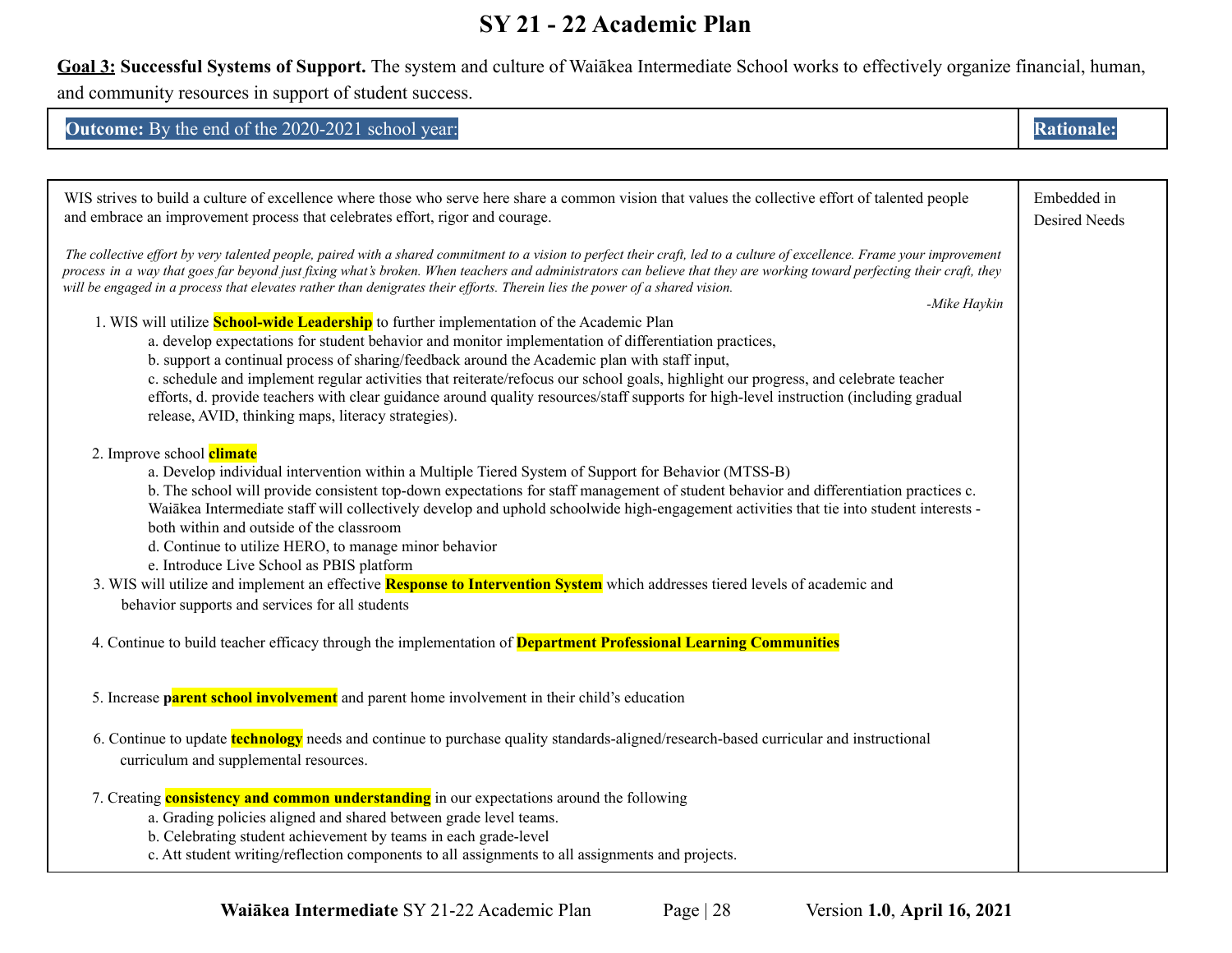| <b>Desired Outcome</b>                                                                                                                                                                                                                                   | <b>Enabling Activities</b><br>(Indicate year(s) of implementation<br><i>in next column)</i>                                                                                                                                                                                                                                                                                                                                                                                                                                                                                                           | <b>ART</b><br>Accounta<br>ble<br>$\text{Lead}(s)$ | <b>Promise</b><br><b>Alignment</b>                                    | Source of<br><b>Funds</b><br>(Check)<br>applicable<br><i>boxes to</i><br>indicate<br>source of funds)          | Define the relevant<br>data used to regularly<br>assess and monitor<br>progress                                                                                                                                                                                                                                                                                                |
|----------------------------------------------------------------------------------------------------------------------------------------------------------------------------------------------------------------------------------------------------------|-------------------------------------------------------------------------------------------------------------------------------------------------------------------------------------------------------------------------------------------------------------------------------------------------------------------------------------------------------------------------------------------------------------------------------------------------------------------------------------------------------------------------------------------------------------------------------------------------------|---------------------------------------------------|-----------------------------------------------------------------------|----------------------------------------------------------------------------------------------------------------|--------------------------------------------------------------------------------------------------------------------------------------------------------------------------------------------------------------------------------------------------------------------------------------------------------------------------------------------------------------------------------|
| 1. WIS will utilize<br>School-wide<br><b>Leadership</b> to<br>further<br>implementation of<br>the Academic Plan<br><b>Rationale: WIS</b><br>Leadership<br>organization is<br>designed to<br>maximize teacher<br>voice and<br>distributive<br>leadership. | <b>Enabling activities:</b> (SW 3)<br>A. develop expectations for student behavior and<br>monitor implementation of differentiation practices<br>B. support a continual process of sharing/feedback around<br>the Academic plan with staff input,<br>C. schedule and implement regular activities that<br>reiterate/refocus our school goals, highlight our progress,<br>and celebrate teacher efforts,<br>D. provide teachers with clear guidance around quality<br>resources/staff supports for high-level instruction<br>(including gradual release, AVID, thinking maps, literacy<br>strategies). | Principal<br>Schoolwide<br>Leadership             | Hawaii<br>Equity<br>School<br>Design<br>Empowerm<br>ent<br>Innovation | <b>WSF</b><br><b>Title I</b><br>Title II<br>Title III<br><b>IDEA</b><br>Homeless<br><b>CTE</b><br>Other<br>N/A | Increase achievement in<br>summative state testing in<br>reading, math and science<br>Decrease in gap scores in<br>reading and math<br>Increase in SQS - teacher<br>satisfaction<br>Increase in Panorama Survey<br>Results in all areas.<br>Climate 61%<br>Engagement 45%<br>Rigorous Expectations 68%<br>Teacher-Student Relationship<br>60%<br>Pedagogical Effectiveness 71% |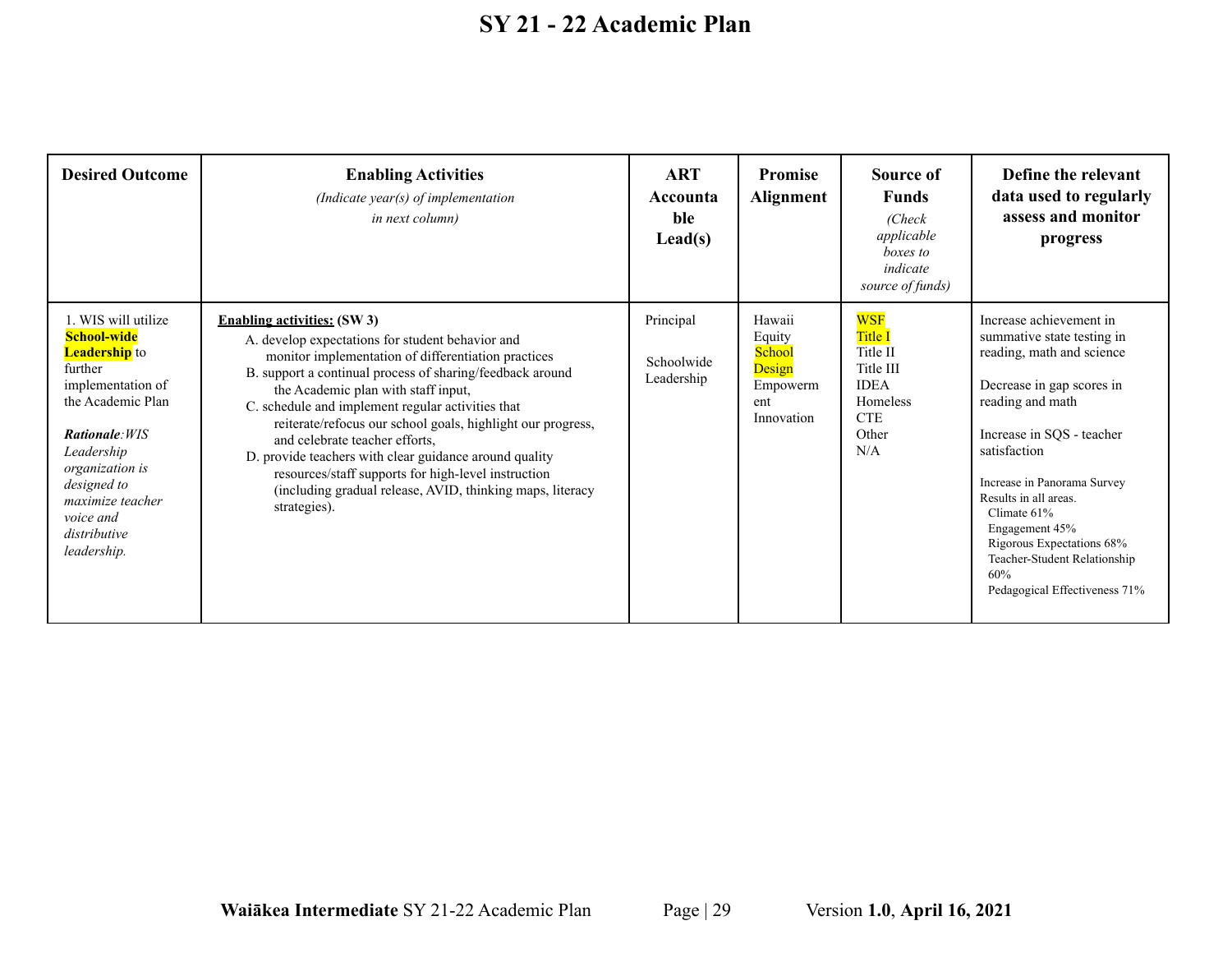| 2. Improve <b>school</b><br>climate<br><b>Rationale:</b> Engage<br>ALL stakeholders in<br>the<br>process of<br>developing a positive<br><b>School Climate</b> | <b>Enabling activities:</b> (SW 5)<br>Develop interventions for all Tiers 1-3<br>A.<br>CHAMP training & support - Quarterly<br>The school will provide consistent top-down<br>В.<br>expectations for staff management of student behavior.<br>Create/implement first 90 days calendar<br>$\circ$<br>Continue to utilize HERO to manage minor<br>C.<br>behavior, monitor for improvement<br>PBIS incentive activities planned and<br>D.<br>implemented<br>Quarterly Incentives, Titan 200, HERO<br>$\circ$<br><b>Store</b><br>Counseling Department to develop SEL practices<br>Е.<br>Second Step Pacing Guide<br>$\circ$<br>PBIS RT - Develop and maintain a Behavior Resource<br>F.<br>Website for Teachers<br>Teams, Departments and GLs plan high interest<br>G.<br>activities such as; Field trips, intramural sports, SBG<br>activities, regular lunch time activities, talent showcases<br>Student Body Government - establish GL representatives<br>Н.<br>$&$ increase community service opportunities for student<br>leaders | <b>PBIS RT</b> | Hawaii<br>Equity<br>School<br>Design<br>Empowerm<br>ent<br><b>Innovation</b> | <b>WSF</b><br><b>Title I</b><br>Title II<br>Title III<br><b>IDEA</b><br>Homeless<br><b>CTE</b><br>Other<br>N/A | Increase in Panorama<br>Survey Results in all<br>areas.<br>Climate $61\%$<br>Decrease in the number<br>of at-risk students |
|---------------------------------------------------------------------------------------------------------------------------------------------------------------|--------------------------------------------------------------------------------------------------------------------------------------------------------------------------------------------------------------------------------------------------------------------------------------------------------------------------------------------------------------------------------------------------------------------------------------------------------------------------------------------------------------------------------------------------------------------------------------------------------------------------------------------------------------------------------------------------------------------------------------------------------------------------------------------------------------------------------------------------------------------------------------------------------------------------------------------------------------------------------------------------------------------------------------|----------------|------------------------------------------------------------------------------|----------------------------------------------------------------------------------------------------------------|----------------------------------------------------------------------------------------------------------------------------|
|---------------------------------------------------------------------------------------------------------------------------------------------------------------|--------------------------------------------------------------------------------------------------------------------------------------------------------------------------------------------------------------------------------------------------------------------------------------------------------------------------------------------------------------------------------------------------------------------------------------------------------------------------------------------------------------------------------------------------------------------------------------------------------------------------------------------------------------------------------------------------------------------------------------------------------------------------------------------------------------------------------------------------------------------------------------------------------------------------------------------------------------------------------------------------------------------------------------|----------------|------------------------------------------------------------------------------|----------------------------------------------------------------------------------------------------------------|----------------------------------------------------------------------------------------------------------------------------|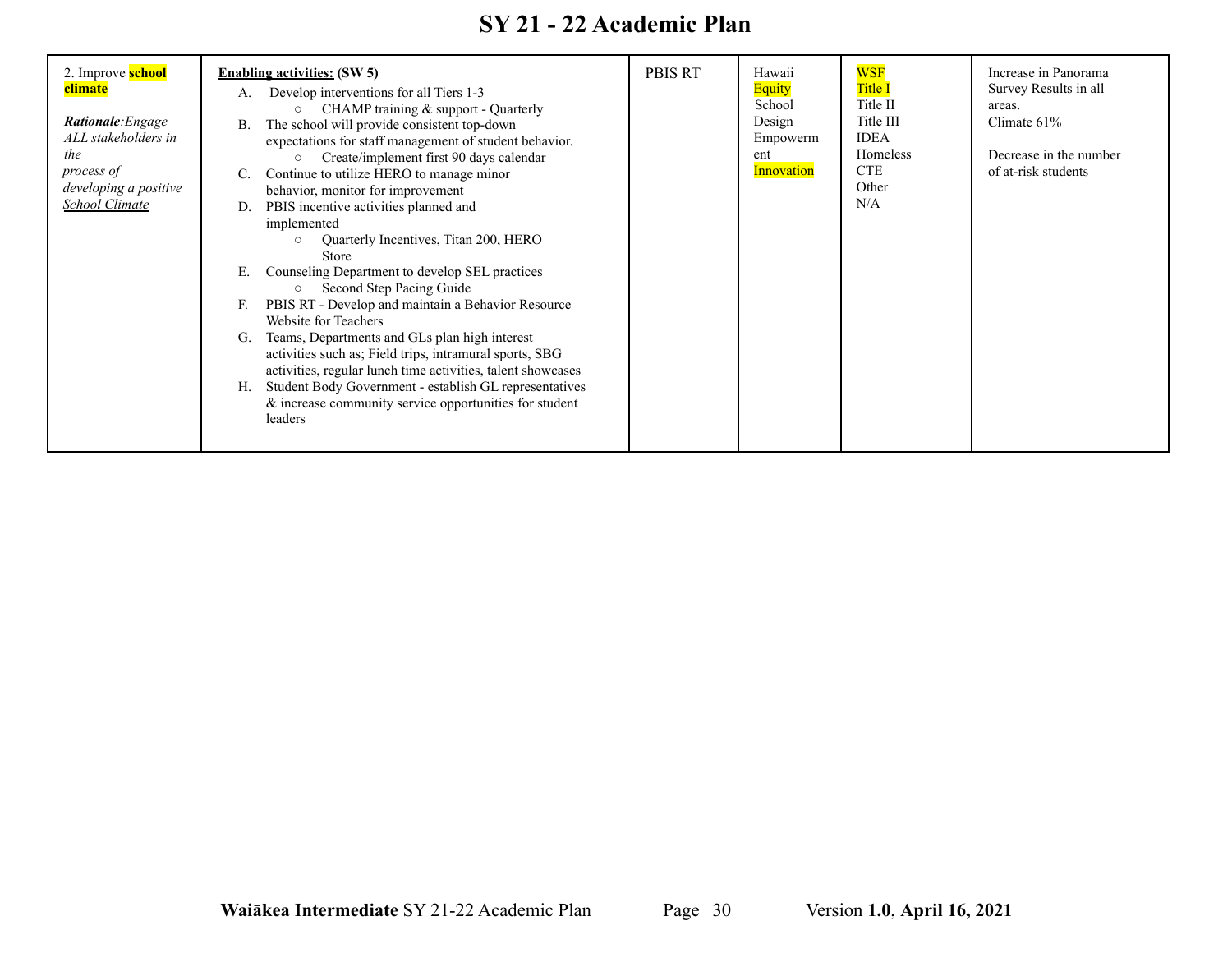| 3. WIS will utilize<br>and implement an<br>effective Response<br>to Intervention<br><b>System MTSS</b><br>which addresses<br>tiered levels of<br>academic and<br>behavior supports<br>and services for all<br>students.<br>Rationale: Schoolwid<br>e structures<br>consistent with<br>expectations for<br>behavior,<br>consequences &<br>differentiation,<br>resulting in<br>relevant,<br>meaningful<br>classroom practices<br>for all<br>students | <b>Enabling activities: (SW 5)</b><br>A. Behavior<br>Develop processes for identifying and assisting students<br>1.<br>in need of additional behavioral supports.<br>Establish a Behavior Leadership Team that meets regularly<br>2.<br>to review discipline data.<br>Develop a process for teachers to request behavior<br>3.<br>assistance outside of the referral process.<br>Establish Code Red Behavior Description and Crisis<br>4.<br>Response Team to address behavior that is highly disruptive<br>on campus with a consistent trained response team.<br>Informing staff members of the above process.<br>5.<br>Establish consistent classroom management practices in<br>6.<br>each classroom - CHAMPS<br>Train all teachers in behavior intervention, 3-5-3<br>7.<br>plan, Berckemeyer<br>B. Academic<br>1. Establish Reading and Math Workshop classes<br>2. Provide Training and support for Workshop classes (Read and<br><b>Math 180)</b><br>3. Maintain Literacy Studio Classes and EL Support<br>4. Increase Tutoring capacity<br>C. Early Warning Indicators - Panorama EWI<br>1. Establish problem solving teams<br>a. Teacher to Teacher Teams<br>b. Intervention Planning Team (Peer Review) | Principal<br><b>VP</b><br><b>VP</b><br><b>PBIS RT</b><br>Registrar<br><b>SW</b><br>Coordinator | Hawaii<br><b>Equity</b><br>School<br>Design<br>Empowerm<br>ent<br>Innovation | <b>WSF</b><br><b>Title I</b><br>Title II<br>Title III<br><b>IDEA</b><br>Homeless<br><b>CTE</b><br>Other<br>N/A | Decrease in the number<br>of "at-risk" students<br>Decrease the number of<br>students in urgent need of<br>academic intervention.<br>Decrease the number of<br>students in urgent need of<br>behavioral intervention. |
|----------------------------------------------------------------------------------------------------------------------------------------------------------------------------------------------------------------------------------------------------------------------------------------------------------------------------------------------------------------------------------------------------------------------------------------------------|-------------------------------------------------------------------------------------------------------------------------------------------------------------------------------------------------------------------------------------------------------------------------------------------------------------------------------------------------------------------------------------------------------------------------------------------------------------------------------------------------------------------------------------------------------------------------------------------------------------------------------------------------------------------------------------------------------------------------------------------------------------------------------------------------------------------------------------------------------------------------------------------------------------------------------------------------------------------------------------------------------------------------------------------------------------------------------------------------------------------------------------------------------------------------------------------------------------------|------------------------------------------------------------------------------------------------|------------------------------------------------------------------------------|----------------------------------------------------------------------------------------------------------------|-----------------------------------------------------------------------------------------------------------------------------------------------------------------------------------------------------------------------|
| 4. Continue to build<br>teacher efficacy<br>through the<br>implementation of<br><b>Department</b><br><b>Professional</b><br><b>Learning</b><br><b>Communities</b><br>(PLCs).<br><i>Rationale:</i><br>Improved<br>professional<br>learning<br>communities will<br>promote strong<br>instructional<br>practices and a<br>shared belief                                                                                                               | <b>Enabling activities: (SW 1)</b><br>A. Implement at least 1 Department instructional<br>improvement cycle per quarter.<br>Utilize Interim Assessments in the improvement cycle twice<br>В.<br>a year, once in each semester.<br>Integrate instructional strategies from Visible Learning,<br>C.<br>AVID, Thinking Maps, Teacher Toolkit and STAR<br>Framework.<br>Integrate improvement cycles into Individual Professional<br>D.<br>Personal Development Plans (IPDP) and Student Success<br>Outcomes (SSOs).                                                                                                                                                                                                                                                                                                                                                                                                                                                                                                                                                                                                                                                                                                  | Principal<br>SW Coordinator<br>Department<br>Heads                                             | Hawaii<br>Equity<br>School<br>Design<br>Empowerm<br>ent<br>Innovation        | <b>WSF</b><br><b>Title I</b><br>Title II<br>Title III<br><b>IDEA</b><br>Homeless<br><b>CTE</b><br>Other<br>N/A | Increase achievement in<br>summative state testing in<br>reading, math and science<br>Decrease in gap scores in<br>reading and math                                                                                   |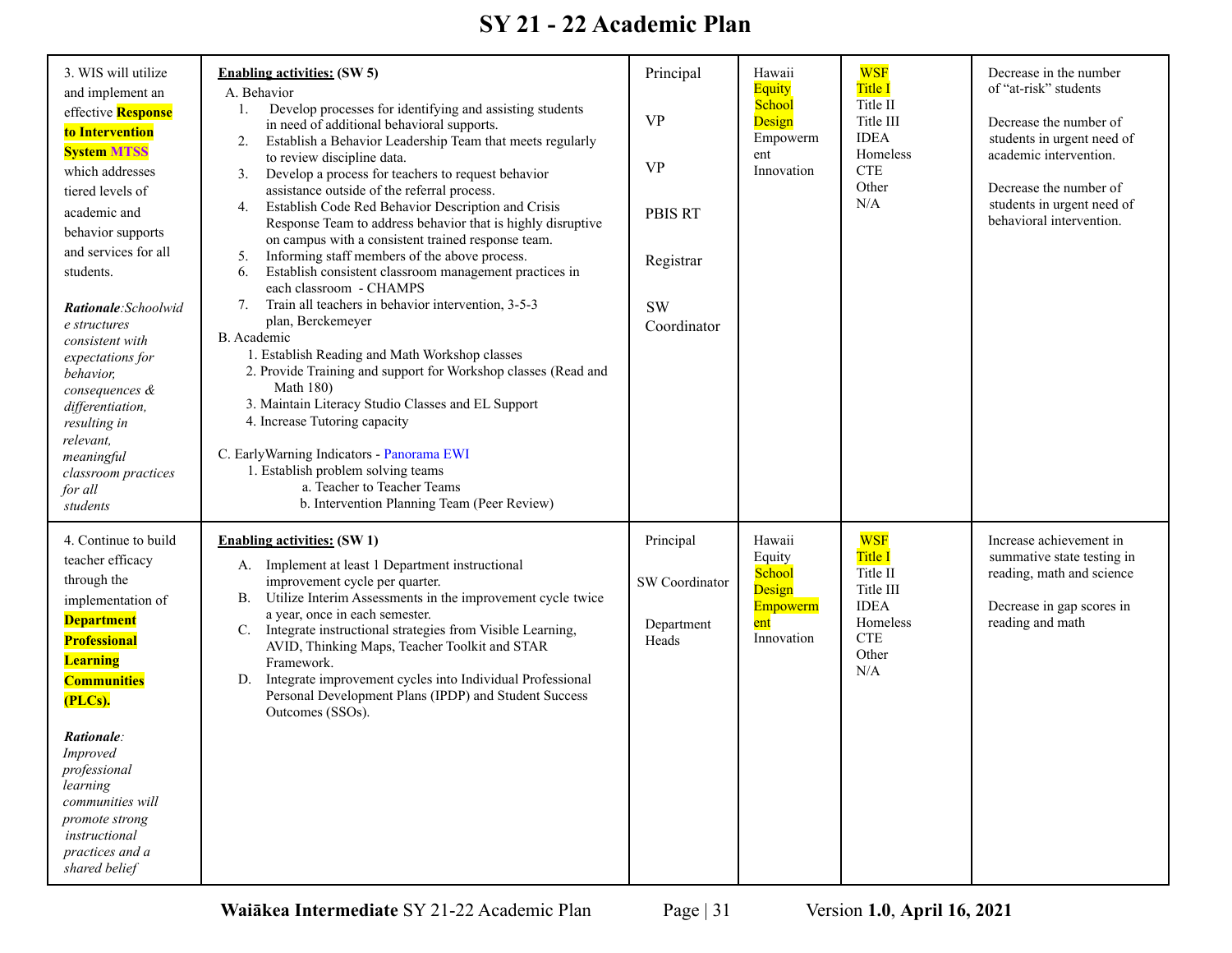| among teachers that<br>they can positively<br>influence learning<br>outcomes for<br>students across all<br>subgroups.                                                                                                                                                                                                             |                                                                                                                                                                                                                                                                                                                                                                                                                                                                                                                                                                                                                                                                                                                                                                                                                                                                                                                                                                                                              |                                                                    |                                                                       |                                                                                                                |                                                                                                                                                       |
|-----------------------------------------------------------------------------------------------------------------------------------------------------------------------------------------------------------------------------------------------------------------------------------------------------------------------------------|--------------------------------------------------------------------------------------------------------------------------------------------------------------------------------------------------------------------------------------------------------------------------------------------------------------------------------------------------------------------------------------------------------------------------------------------------------------------------------------------------------------------------------------------------------------------------------------------------------------------------------------------------------------------------------------------------------------------------------------------------------------------------------------------------------------------------------------------------------------------------------------------------------------------------------------------------------------------------------------------------------------|--------------------------------------------------------------------|-----------------------------------------------------------------------|----------------------------------------------------------------------------------------------------------------|-------------------------------------------------------------------------------------------------------------------------------------------------------|
| 5. Increase <b>parent</b><br>school involvement<br>and parent home<br>involvement in their<br>child's education.<br><b>Rationale:</b> Parent<br>involvement is a key<br>indicator of student<br>success.                                                                                                                          | <b>Enabling activities: (SW 4)</b><br>A. Implement school-wide planners for every student for<br>increased academic communication between school and<br>home.<br>Maintain and update new website for increased<br><b>B.</b><br>communication between school and home.<br>Implement Family Events that bring families together to<br>$\mathbb{C}$ .<br>the school to create a culture of learning.<br>Increase the number of families and students accessing<br>D.<br>Infinite Campus.<br>Participation in the Family Engagement Cohort 2 Training<br>E.<br>and activities<br><b>Literacy through Parent Teacher Partnership</b><br>a.<br>(LPTP): Parent Conference Reimagined<br><b>Professional Development for staff</b><br>b.<br><b>Welcoming Families to Campus - new signage</b><br>$\mathbf{c}$ .<br>Continue to use Parent Square for two communication<br>F.<br>between home and school.<br>Continue to produce monthly newsletter designed to<br>G.<br>support middle school parents, *Middle Years | Principal<br><b>PCNC</b><br>Technology<br>Coordinator              | Hawaii<br>Equity<br>School<br>Design<br>Empowerm<br>ent<br>Innovation | <b>WSF</b><br><b>Title I</b><br>Title II<br>Title III<br><b>IDEA</b><br>Homeless<br><b>CTE</b><br>Other<br>N/A | Increase in parent<br>satisfaction and<br>communication component<br>in the SQS                                                                       |
| 6. Continue to<br>update technology<br>needs and continue<br>to purchase quality<br>standards-aligned/res<br>earch-based<br>curriculum,<br>instruction and<br>assessment resources.<br>Rationale: Preparing<br>students to be<br>successful in a digital<br>classroom requires<br>equipment,<br>software and<br>teacher training. | <b>Enabling activities:</b> (SW 1)<br>A. Stick to technology plan for renewing technology.<br>B. Continue to provide technology application<br>professional development to teachers<br>• Tools and applications for distance learning<br>$\bullet$ Amplify ELA<br>• iReady<br>• Ready Math<br>• TCI for Science<br>• Digital Text for Social Studies<br>• NewsELA<br>• Achieve 3000                                                                                                                                                                                                                                                                                                                                                                                                                                                                                                                                                                                                                          | Technology<br>Coordinator<br>SW Coordinator<br>Department<br>Heads | Hawaii<br>Equity<br>School<br>Design<br>Empowerm<br>ent<br>Innovation | <b>WSF</b><br><b>Title I</b><br>Title II<br>Title III<br><b>IDEA</b><br>Homeless<br><b>CTE</b><br>Other<br>N/A | Increase in teacher usage<br>and proficiency in digital<br>applications.<br>Increase in students usage<br>and proficiency in digital<br>applications. |